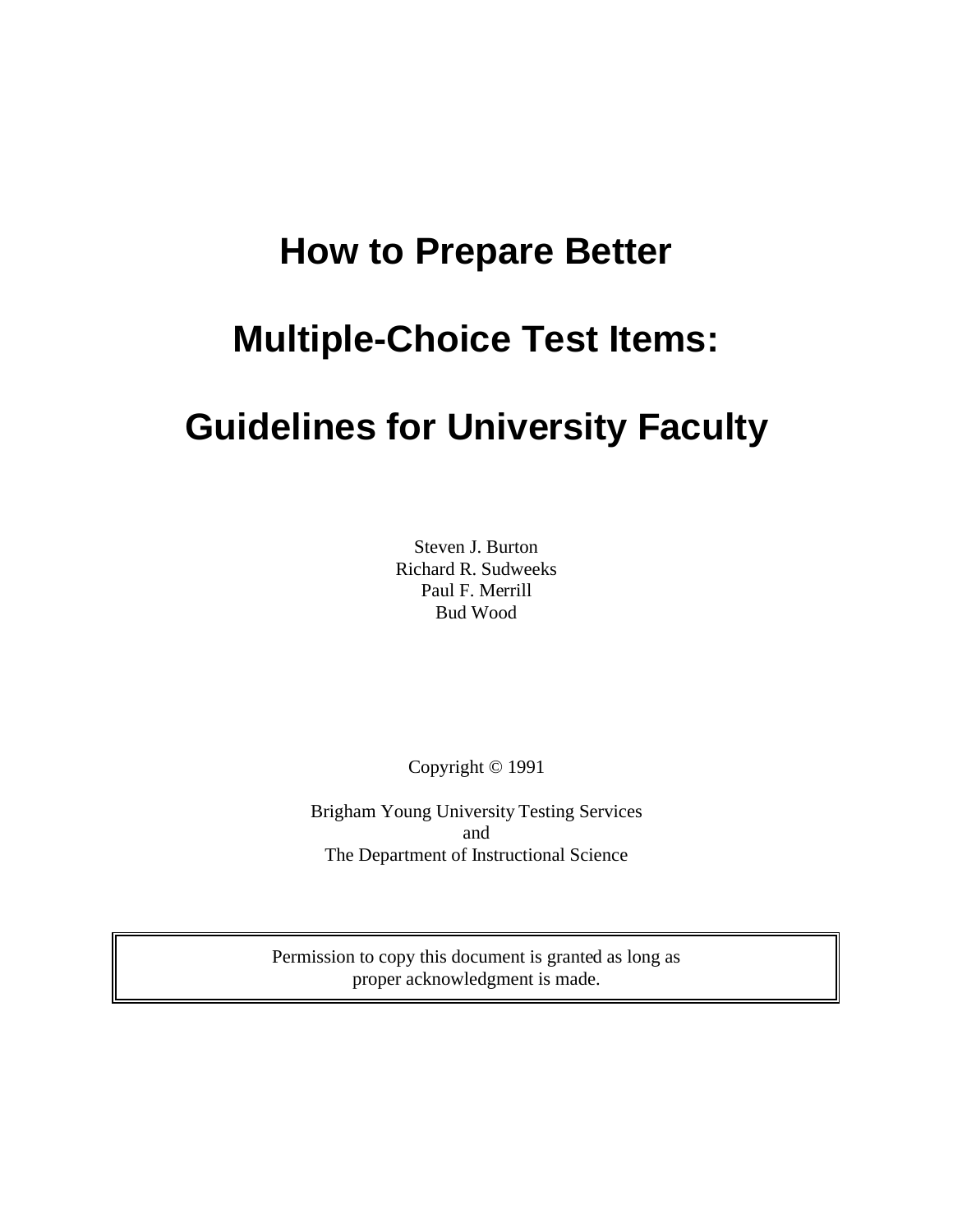# **TABLE OF CONTENTS**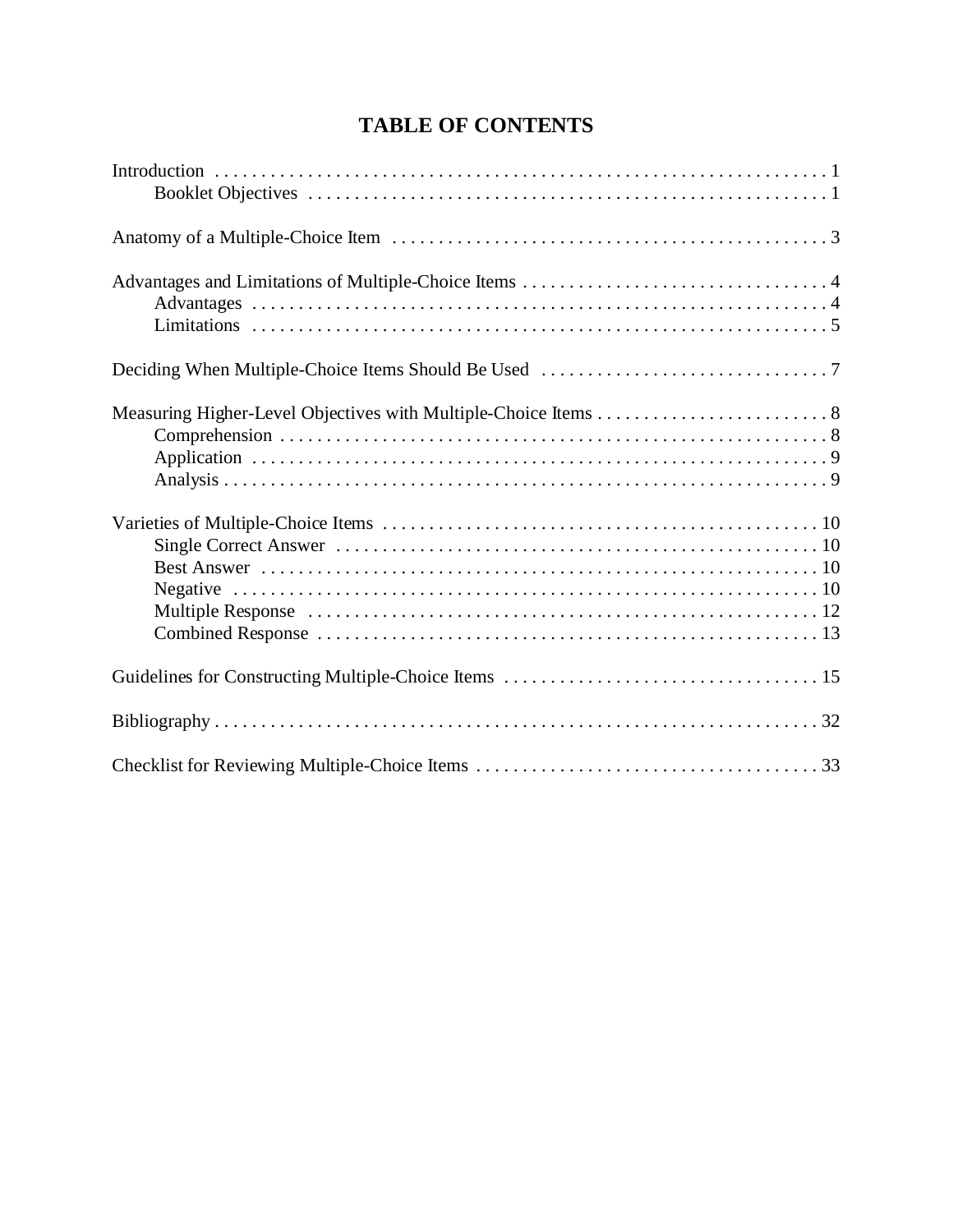# **Introduction**

Have you ever seen a truly awful multiple-choice test question? One that is so defective that the correct answer is either obvious, debatable, obscure, or missing altogether? One that makes you wonder what the test writer had in mind when he or she constructed it? The following is such a question:

Technicle advances in farm equipment; a. encourage urbanization because fewer people live on farms b. higher food prices c. revolutionizd the industry d never occurs rapidly e. both a and c d. none of the above

Most multiple-choice test questions are not as replete with errors as this example, but you have probably seen many of the errors before. In addition to confusing and frustrating students, poorly-written test questions yield scores of dubious value that are inappropriate to use as a basis of evaluating student achievement. Compare the example above with the following one:

Which of the following is the best explanation of why technical advances in farm equipment led to an increase in urbanization?

- a. Fewer people were needed to run the farms.
- b. Fewer people were qualified to operate the equipment.
- c. More people could live in the city and commute to the farm.
- d. More people went to work at the equipment manufacturing plants.

While this example may still leave room for improvement, it is certainly superior to the first one. Well-written multiple-choice test questions do not confuse students, and yield scores that are more appropriate to use in determining the extent to which students have achieved educational objectives.

# *Booklet Objectives*

Most poorly-written multiple-choice test questions are characterized by at least one of the following three weaknesses:

- They attempt to measure an objective for which they are not well-suited
- They contain clues to the correct answer
- They are worded ambiguously

Well-written test questions (hereafter referred to as test *items*) are defined as those that are constructed in adherence to guidelines designed to avoid the three problems listed above.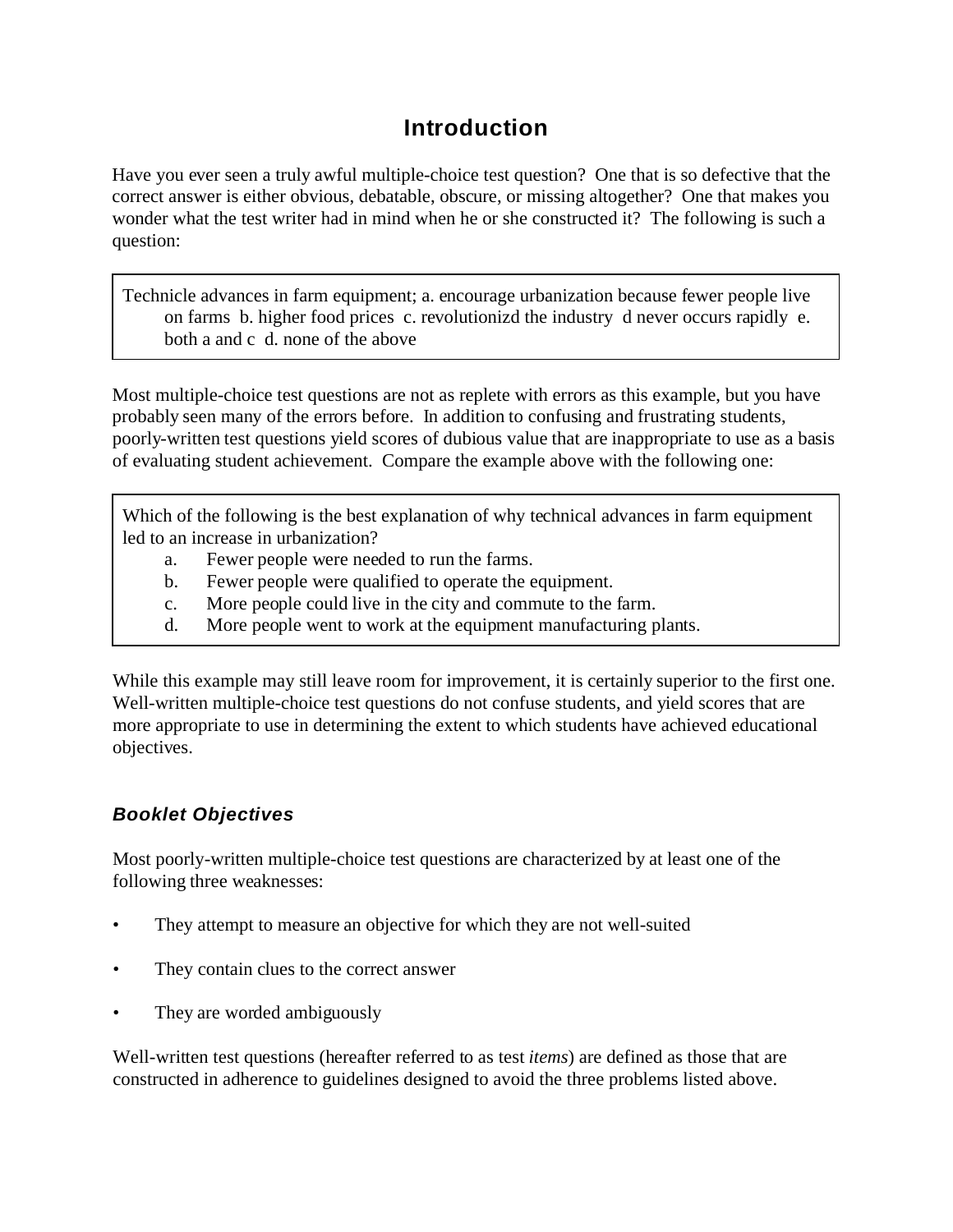The purpose of this booklet is to present those guidelines with the intent of improving the quality of the multiple-choice test items used to assess student achievement. Specifically, the booklet is designed to help teachers achieve the following objectives:

- 1. Distinguish between objectives which can be appropriately assessed by using multiplechoice items and objectives which would be better assessed by some other means.
- 2. Evaluate existing multiple-choice items by using commonly-accepted criteria to identify specific flaws in the items.
- 3. Improve poorly-written multiple-choice items by correcting the flaws they contain.
- 4. Construct well-written multiple-choice items that measure given objectives.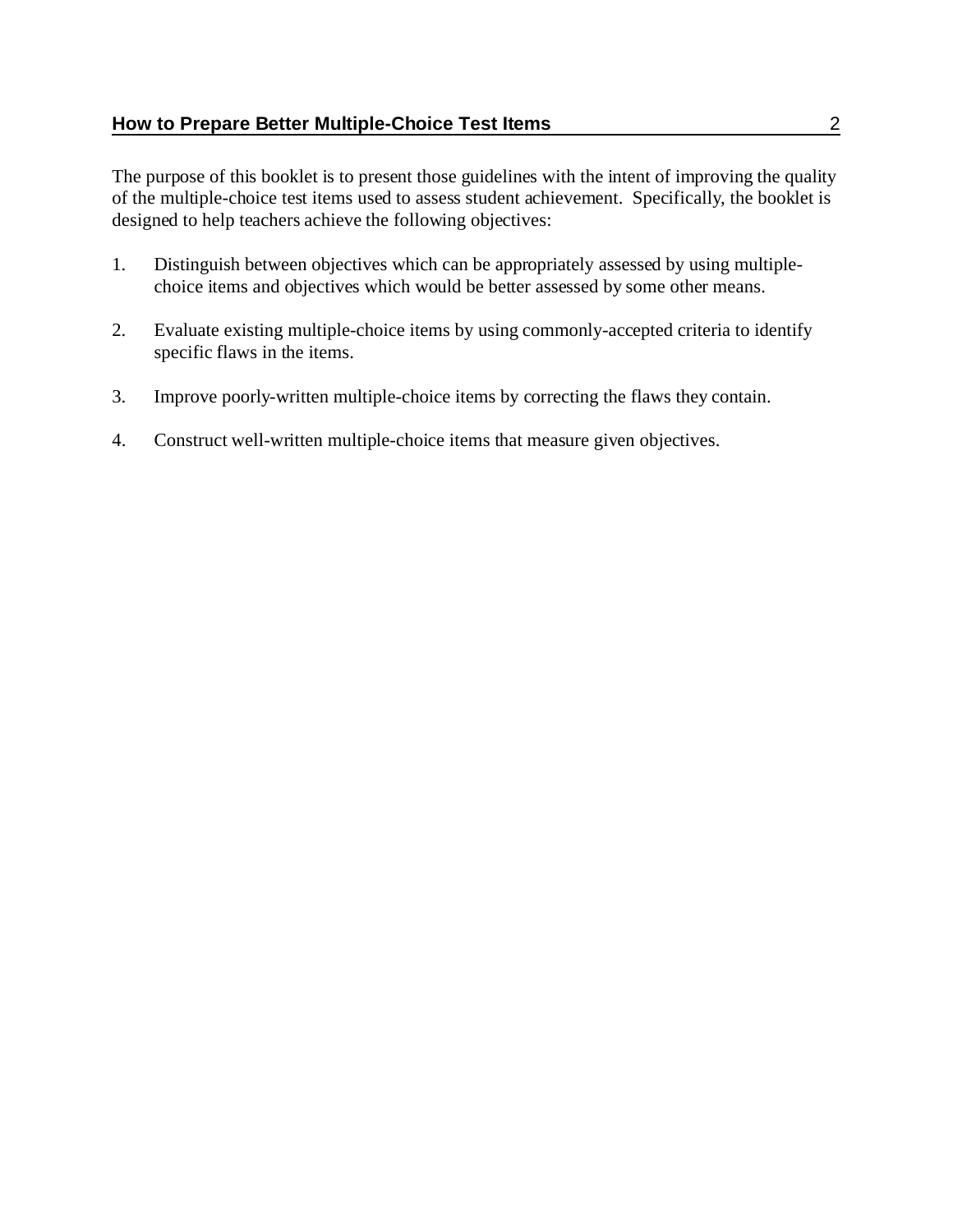# **Anatomy of a Multiple-Choice Item**

A standard multiple-choice test item consists of two basic parts: a problem (*stem*) and a list of suggested solutions (*alternatives*). The stem may be in the form of either a question or an incomplete statement, and the list of alternatives contains one correct or best alternative (*answer*) and a number of incorrect or inferior alternatives (*distractors*).

The purpose of the distractors is to appear as plausible solutions to the problem for those students who have not achieved the objective being measured by the test item. Conversely, the distractors must appear as *im*plausible solutions for those students who *have* achieved the objective. Only the answer should appear plausible to these students.

In this booklet, an asterisk (\*) is used to indicate the answer.

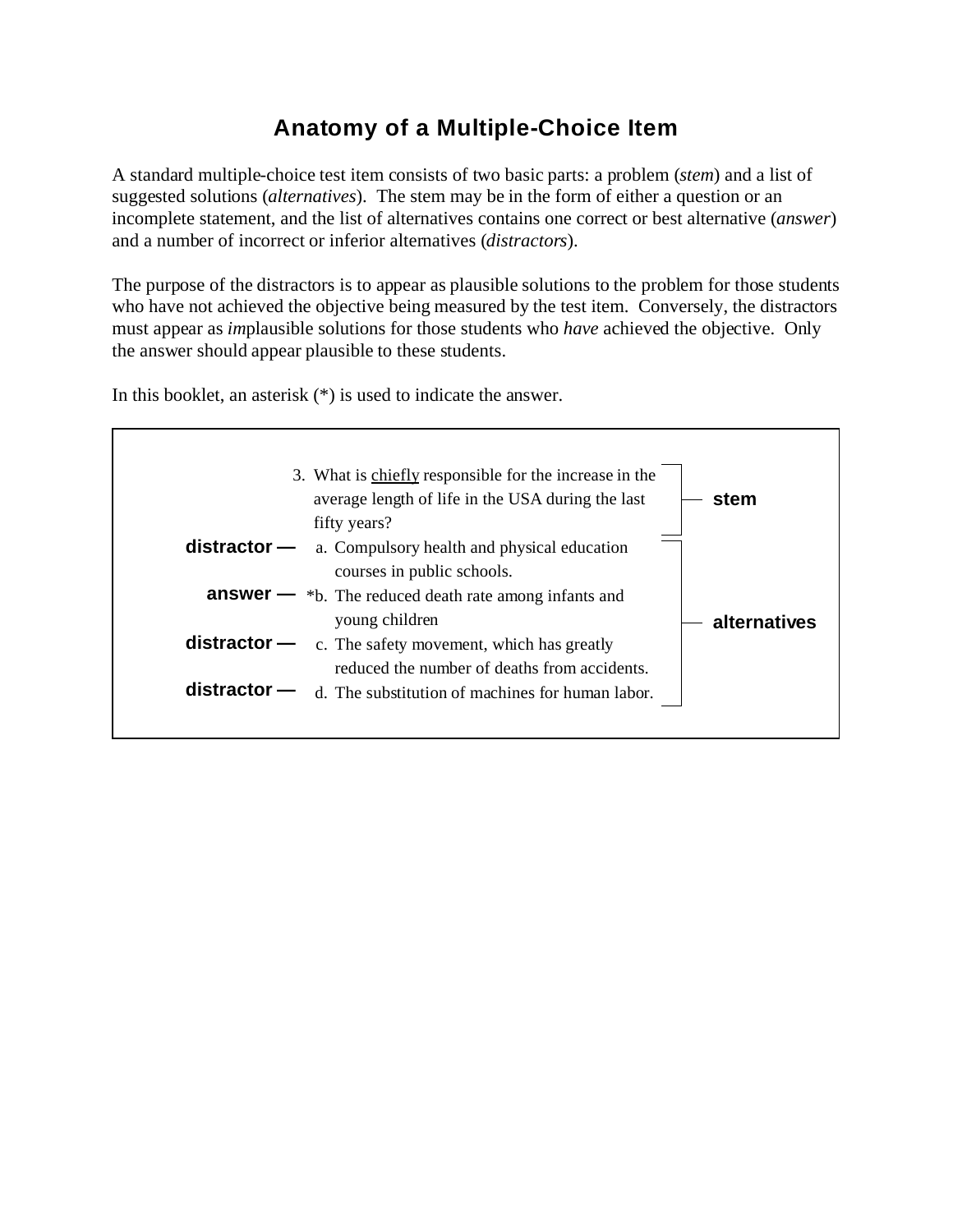# **Advantages and Limitations of Multiple-Choice Items**

Multiple-choice test items are not a panacea. They have advantages and limitations just as any other type of test item. Teachers need to be aware of these characteristics in order to use multiple-choice items effectively.

# *Advantages*

Versatility. Multiple-choice test items are appropriate for use in many different subject-matter areas, and can be used to measure a great variety of educational objectives. They are adaptable to various levels of learning outcomes, from simple recall of knowledge to more complex levels, such as the student's ability to:

- Analyze phenomena
- Apply principles to new situations
- Comprehend concepts and principles
- Discriminate between fact and opinion
- Interpret cause-and-effect relationships
- Interpret charts and graphs
- Judge the relevance of information
- Make inferences from given data
- Solve problems

The difficulty of multiple-choice items can be controlled by changing the alternatives, since the more homogeneous the alternatives, the finer the distinction the students must make in order to identify the correct answer. Multiple-choice items are amenable to item analysis, which enables the teacher to improve the item by replacing distractors that are not functioning properly. In addition, the distractors chosen by the student may be used to diagnose misconceptions of the student or weaknesses in the teacher's instruction.

**Validity**. In general, it takes much longer to respond to an essay test question than it does to respond to a multiple-choice test item, since the composing and recording of an essay answer is such a slow process. A student is therefore able to answer many multiple-choice items in the time it would take to answer a single essay question. This feature enables the teacher using multiple-choice items to test a broader sample of course content in a given amount of testing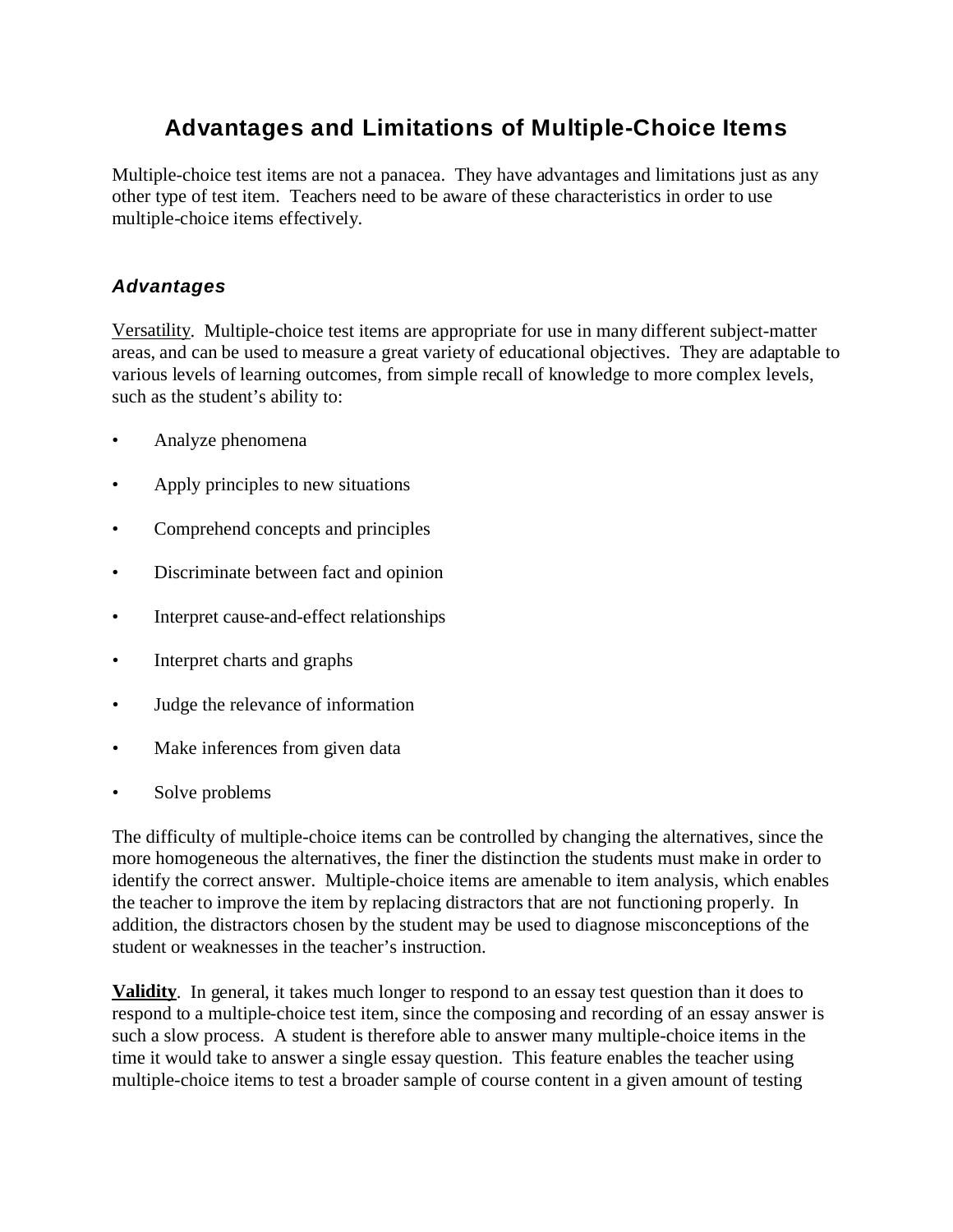time. Consequently, the test scores will likely be more representative of the students' overall achievement in the course.

**Reliability**. Well-written multiple-choice test items compare favorably with other test item types on the issue of reliability. They are less susceptible to guessing than are true-false test items, and therefore capable of producing more reliable scores. Their scoring is more clear-cut than shortanswer test item scoring because there are no misspelled or partial answers to deal with. Since multiple-choice items are objectively scored, they are not affected by scorer inconsistencies as are essay questions, and they are essentially immune to the influence of bluffing and writing ability factors, both of which can lower the reliability of essay test scores.

**Efficiency**. Multiple-choice items are amenable to rapid scoring, which is often done by scoring machines. This expedites the reporting of test results to the student so that any follow-up clarification of instruction may be done before the course has proceeded much further. Essay questions, on the other hand, must be graded manually, one at a time.

# *Limitations*

**Versatility**. Since the student selects a response from a list of alternatives rather than supplying or constructing a response, multiple-choice test items are not adaptable to measuring certain learning outcomes, such as the student's ability to:

- Articulate explanations
- Display thought processes
- Furnish information
- Organize personal thoughts
- Perform a specific task
- Produce original ideas
- Provide examples

Such learning outcomes are better measured by short answer or essay questions, or by performance tests.

**Reliability.** Although they are less susceptible to guessing than are true false-test items, multiple-choice items are still affected to a certain extent. This guessing factor reduces the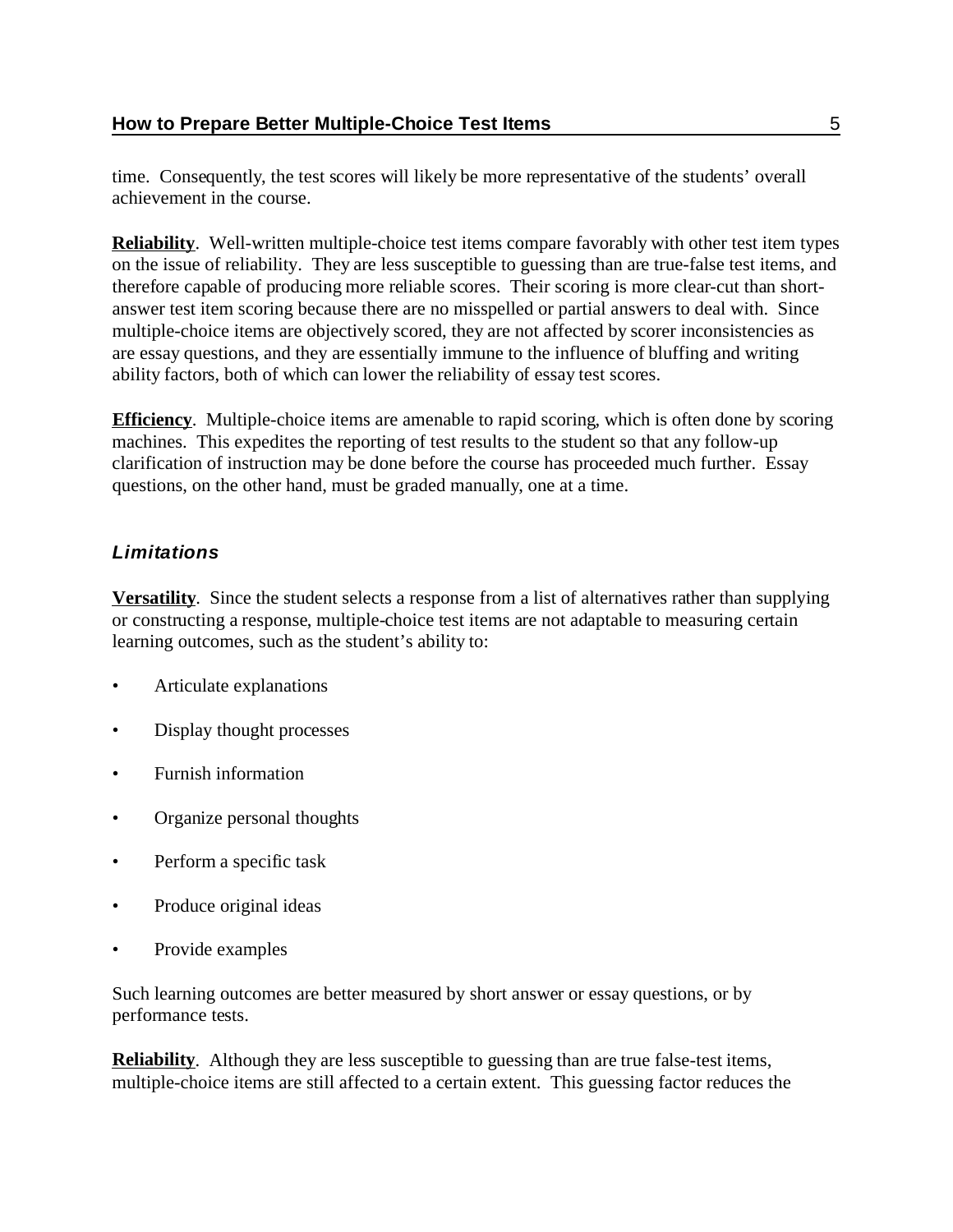| <b>Number of 4-Alternative</b><br><b>Multiple-Choice Items on Test</b> | <b>Chance of Scoring 70% or Higher by</b><br><b>Blind Guessing Alone</b> |
|------------------------------------------------------------------------|--------------------------------------------------------------------------|
| 2                                                                      | 1 out of 16                                                              |
| 5                                                                      | 1 out of $64$                                                            |
| 10                                                                     | 1 out of 285                                                             |
| 15                                                                     | 1 out of 8,670                                                           |
| 20                                                                     | 1 out of 33,885                                                          |
| 25                                                                     | 1 out of 942,651                                                         |

reliability of multiple-choice item scores somewhat, but increasing the number of items on the test offsets this reduction in reliability. The following table illustrates this principle.

For example, if your test includes a section with only two multiple-choice items of 4 alternatives each (*a b c d*), you can expect 1 out of 16 of your students to correctly answer both items by guessing blindly. On the other hand if a section has 15 multiple-choice items of 4 alternatives each, you can expect only 1 out of 8,670 of your students to score 70% or more on that section by guessing blindly.

**Difficulty of Construction.** Good multiple-choice test items are generally more difficult and time-consuming to write than other types of test items. Coming up with plausible distractors requires a certain amount of skill. This skill, however, may be increased through study, practice, and experience.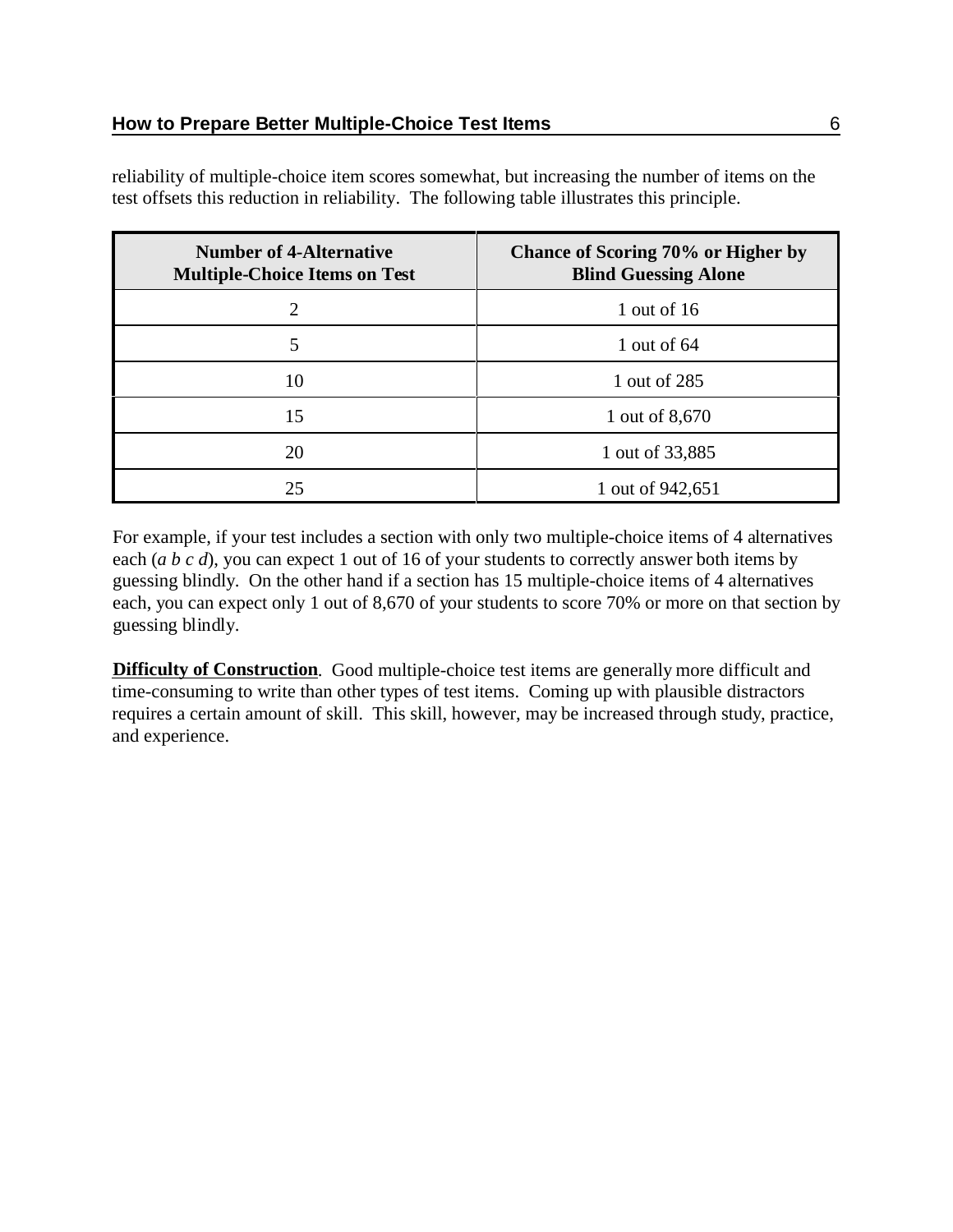# **Deciding When Multiple-Choice Items Should Be Used**

In order for scores to accurately represent the degree to which a student has attained an educational objective, it is essential that the form of test item used in the assessment be suitable for the objective. Multiple-choice test items are often advantageous to use, but they are not the best form of test item for every circumstance. *In general, they are appropriate to use when the attainment of the educational objective can be measured by having the student select his or her response from a list of several alternative responses.*

- If the attainment of the educational objective can be better measured by having the student *supply* his response, a **short-answer item** or **essay question** may be appropriate.
- If there are several homogeneous test items, it may be possible to combine them into a single **matching item** for more efficient use of testing time.
- If the attainment of the objective can be better measured by having the student *do* something, a **performance test** should be considered.

# **Examples**

The following table contains sample educational objectives in the first column. The second column indicates whether or not multiple-choice items are appropriate for measuring the attainment of the objectives in the first column. The third column states the reason for the response in the second column, and a suggested item type to use if the response is *no*.

| <b>Educational Objective</b>                      | <b>Multiple-Choice</b><br><b>Item Okay?</b> | <b>Reason</b><br>(Appropriate item type if not Multiple Choice) |
|---------------------------------------------------|---------------------------------------------|-----------------------------------------------------------------|
| Writes complete sentences                         | No                                          | Response must be supplied.<br>(Essay)                           |
| Identifies errors in punctuation                  | <b>Yes</b>                                  | Response may be selected.                                       |
| Expresses own ideas clearly                       | N <sub>0</sub>                              | Response must be supplied.<br>(Essay)                           |
| Uses gestures appropriately in<br>giving a speech | N <sub>0</sub>                              | Response must be supplied.<br>(Performance)                     |
| Identifies the parts of a sentence                | Yes                                         | Response may be selected.                                       |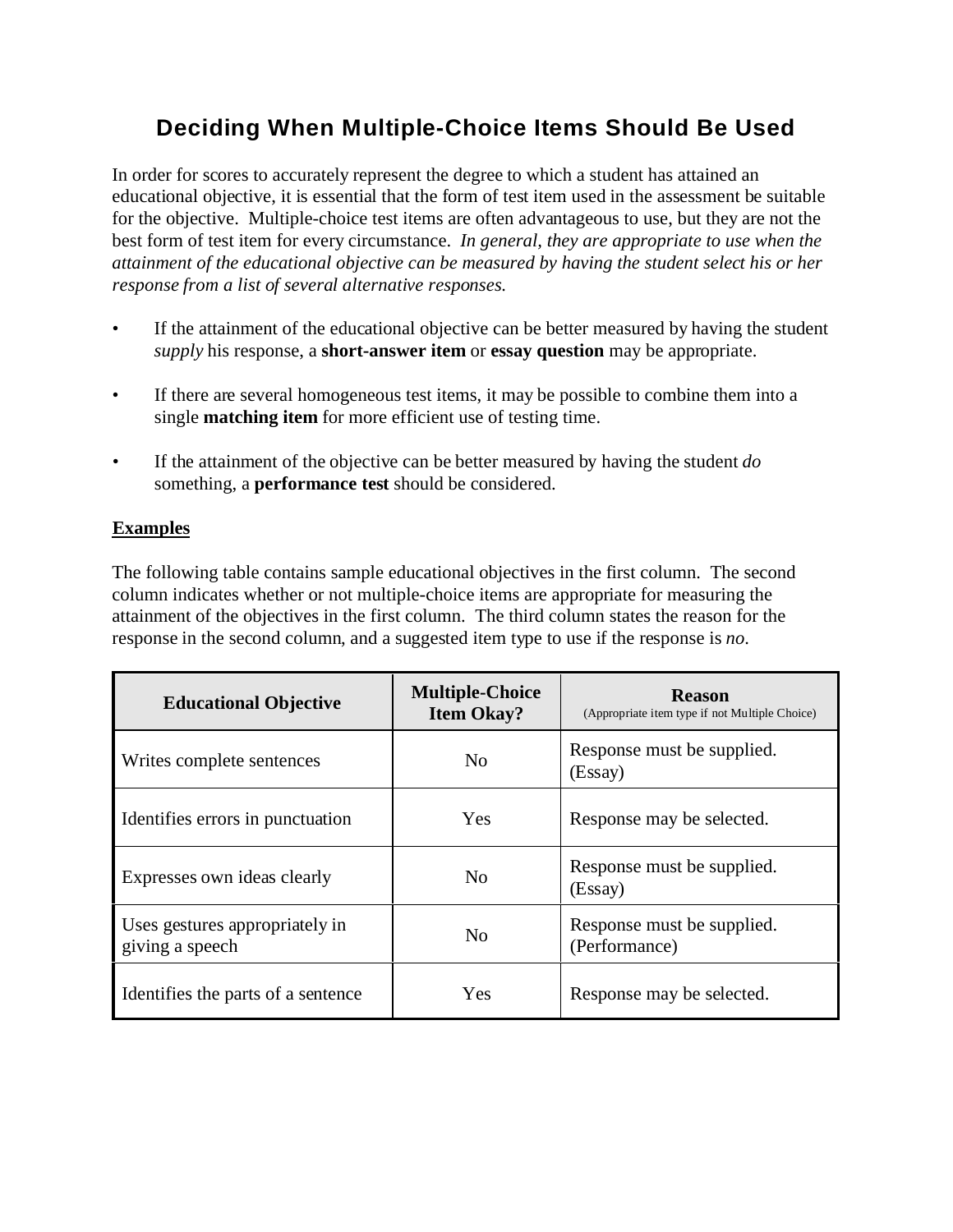# **Measuring Higher-Level Objectives with Multiple-Choice Items**

One of the reasons why some teachers dislike multiple-choice items is that they believe these items are only good for measuring simple recall of facts. This misconception is understandable, because multiple-choice items are frequently used to measure lower-level objectives, such as those based on knowledge of terms, facts, methods, and principles. The real value of multiplechoice items, however, is their applicability in measuring higher-level objectives, such as those based in comprehension, application, and analysis.

#### **Examples**

## *Comprehension*

## **Objective: Identifies the effect of changing a parameter (rule using).**

A pendulum consists of a sphere hanging from a string. What will happen to the period of the pendulum if the mass of the sphere is doubled? (Assume that the effects of air friction and the mass of the string are negligible, and that the sphere traces an arc of 20° in a plane as it swings.)

- a. It will increase.
- b. It will decrease.
- \*c. It will remain unchanged.
- d. More information is needed to determine what will happen.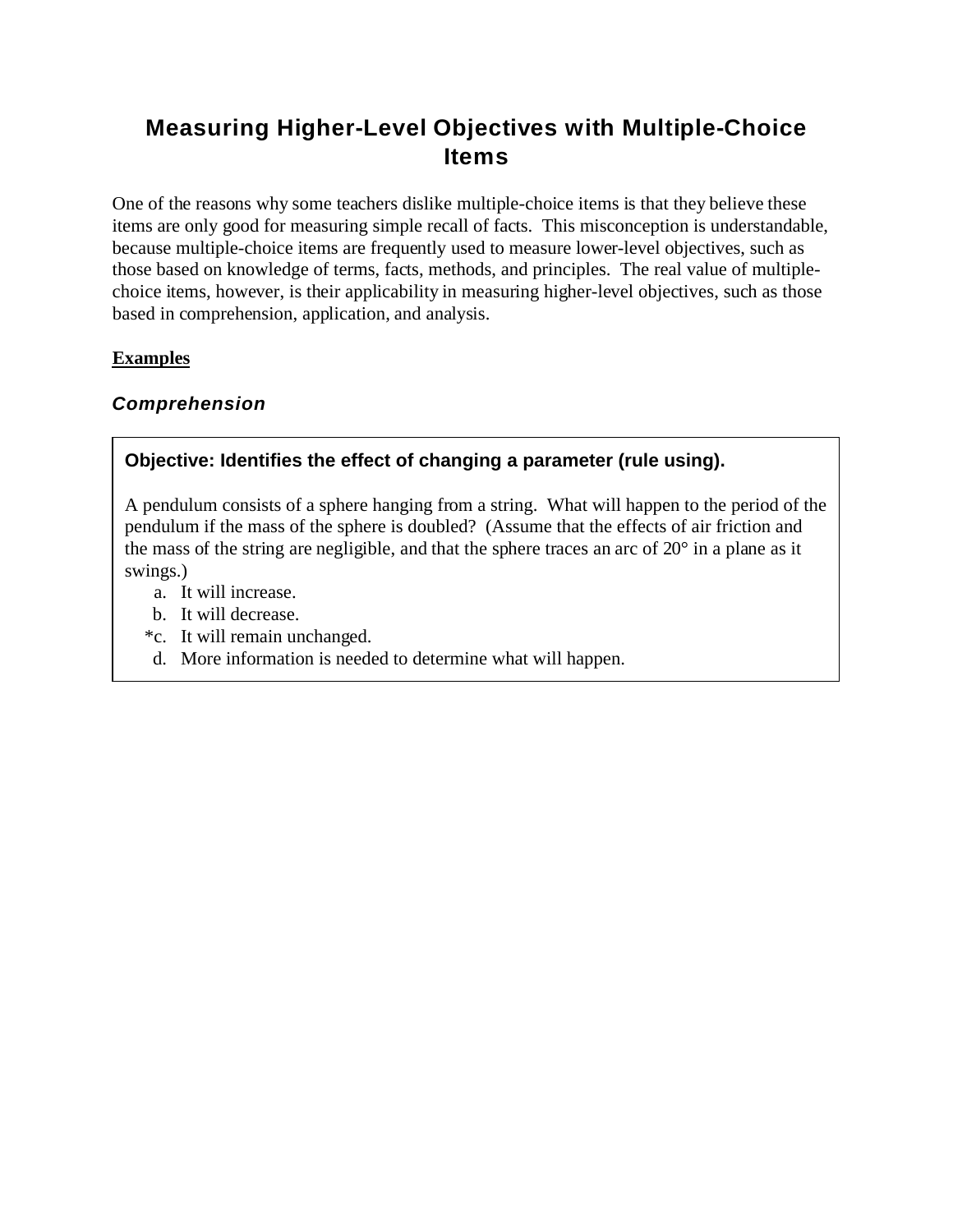# *Application*



# *Analysis*

# **Objective: Analyzes poetry and identifies patterns and relationships.**

[The poem is included here.]

The chief purpose of stanza 9 is to:

- a. Delay the ending to make the poem symmetrical.
- b. Give the reader a realistic picture of the return of the cavalry.
- c. Provide material for extending the simile of the bridge to a final point.
- \*d. Return the reader to the scene established in stanza 1.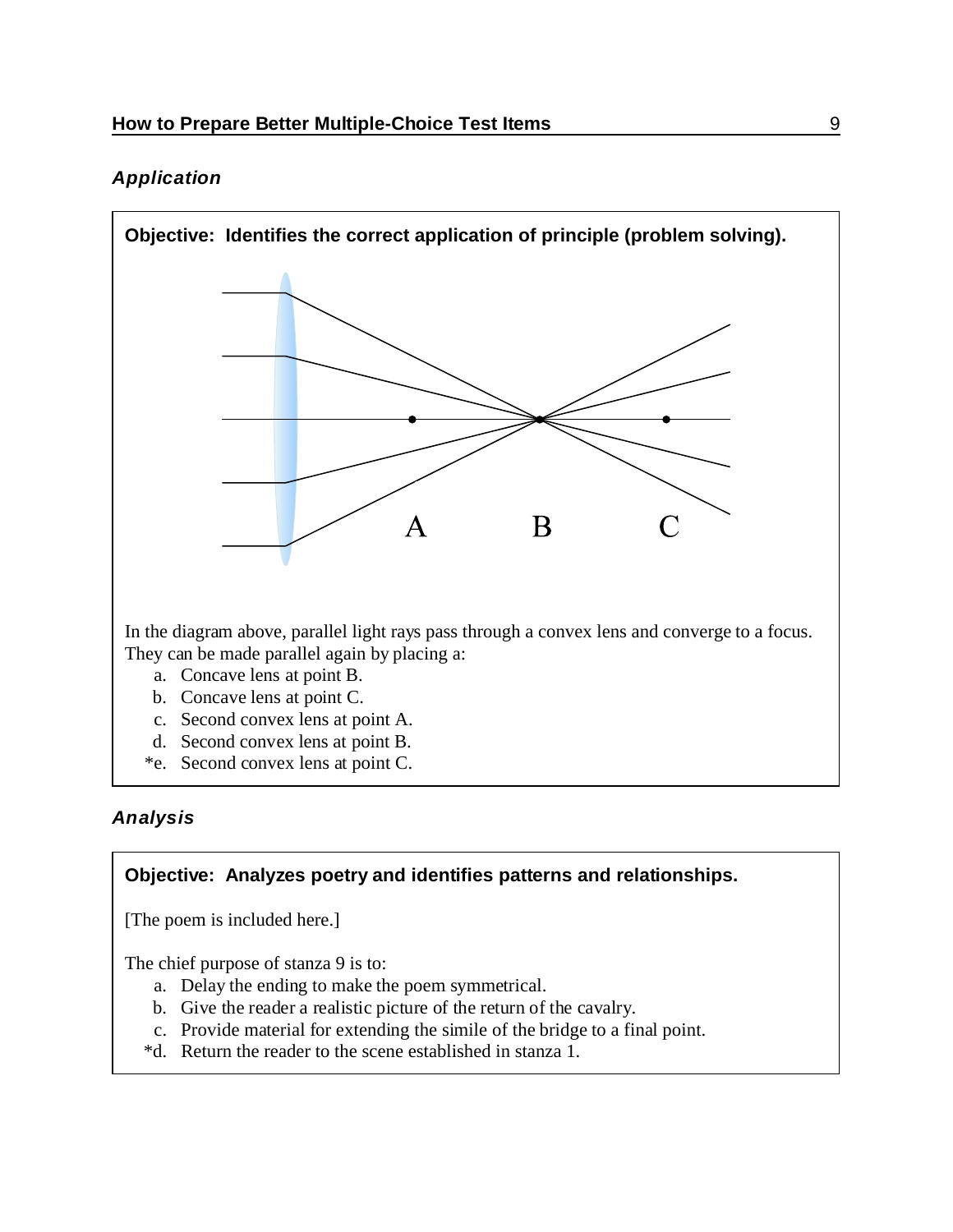# **Varieties of Multiple-Choice Items**

## *Single Correct Answer*

In items of the *single-correct-answer* variety, all but one of the alternatives are incorrect; the remaining alternative is the correct answer. The student is directed to identify the correct answer.

#### **Example**

- *A market clearing price* is a price at which:
	- a. Demand exceeds supply.
	- \*b. Supply equals demand.
	- c. Supply exceeds demand.

## *Best Answer*

In items of the *best-answer* variety, the alternatives differ in their degree of correctness. Some may be completely incorrect and some correct, but one is clearly more correct than the others. This best alternative serves as the answer, while the other alternatives function as distractors. The student is directed to identify the best answer.

#### **Example**

Monopolies cause problems in a market system because they:

- a. Create external costs and imperfect information.
- \*b. Lead to higher prices and under production.
- c. Make such large profits.
- d. Manufacture products of poor quality.

# *Negative*

In items of the *negative* variety, the student is directed to identify either the alternative that is an incorrect answer, or the alternative that is the *worst* answer. Any of the other multiple-choice varieties can be converted into this negative format.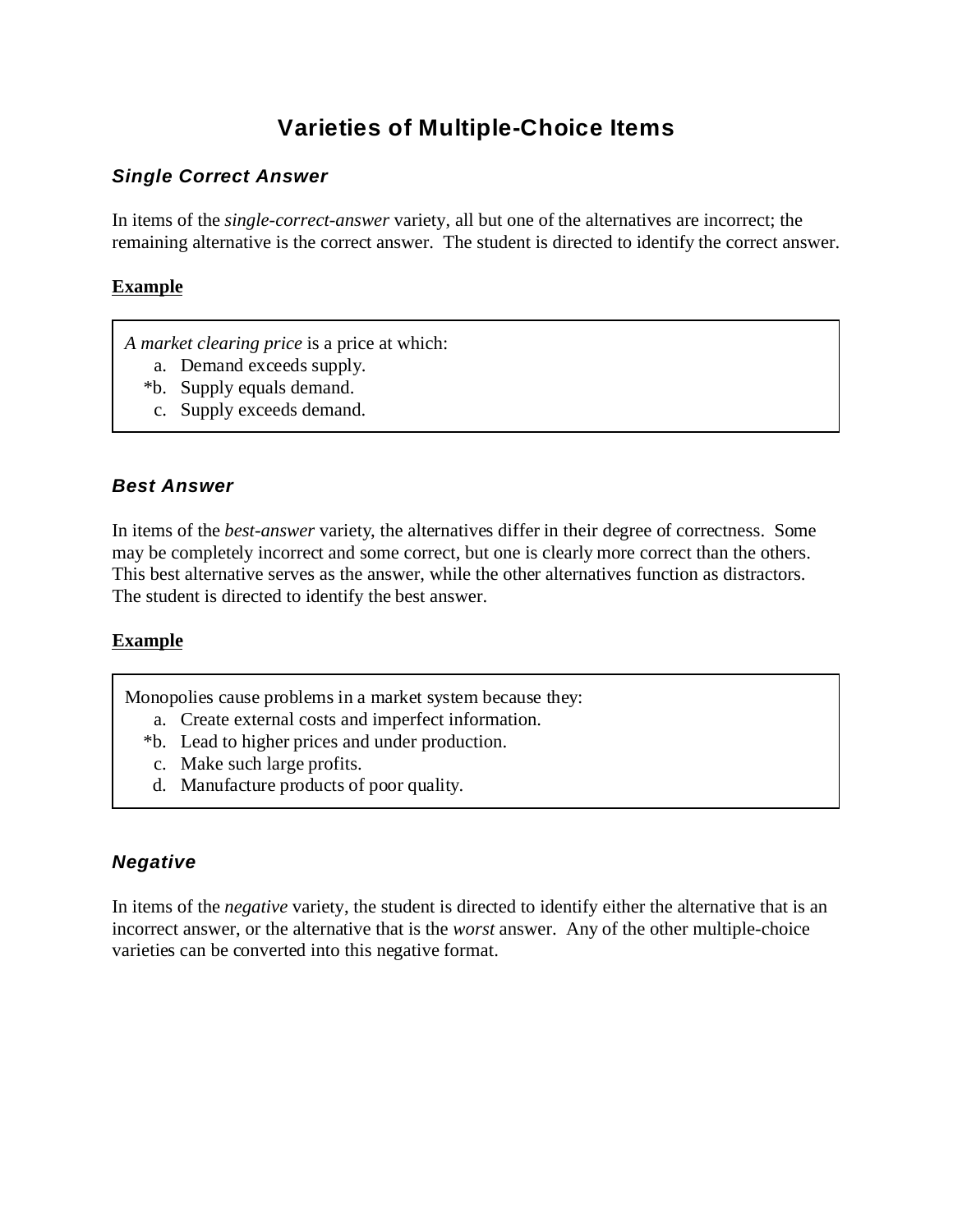# **Example**

Which of the following is *not* true of George Washington?

- a. He served only two terms as president.
- b. He was an experienced military officer before the Revolutionary War.
- c. He was born in 1732.
- \*d. He was one of the signers of the Declaration of Independence.

For most educational objectives, a student's achievement is more effectively measured by having him or her identify a correct answer rather than an incorrect answer. Just because the student knows an incorrect answer does not necessarily imply that he or she knows the correct answer. For this reason, *items of the negative variety are not recommended for general use.*

Occasionally, negative items are appropriate for objectives dealing with health or safety issues, where knowing what not to do is important. In these situations, negative items must be carefully worded to avoid confusing the student. The negative word should be placed in the stem, not in the alternatives, and should be emphasized by using underlining, *italics*, **bold face**, or CAPITALS. In addition, each of the alternatives should be phrased positively to avoid forming a confusing double negative with the stem.

# **Poor Example**

All of the following are correct procedures for putting out a fire in a pan on the stove except:

- a. Do not move the pan.
- \*b. Pour water into the pan.
- c. Slide a fitted lid onto the pan.
- d. Turn off the burner controls.

# **Better Example**

All of the following are correct procedures for putting out a fire in a pan on the stove *except*:

- a. Leave the pan where it is.
- \*b. Pour water into the pan.
- c. Slide a fitted lid onto the pan.
- d. Turn off the burner controls.

The negative word "except" in the poor example above is not emphasized, and alternative *a* forms a double negative with the stem. These defects have been corrected in the better example.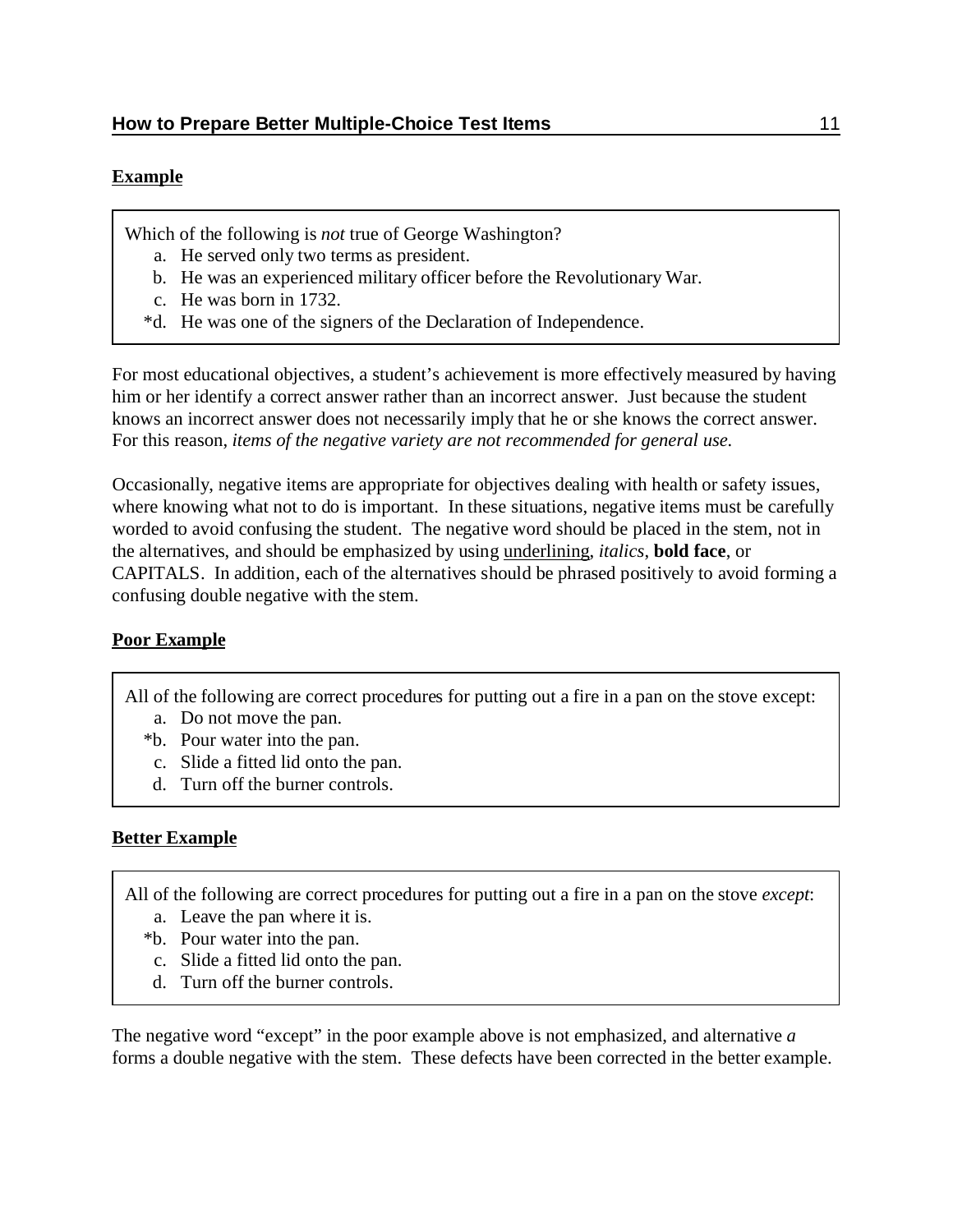**Research.** In a survey of 46 authoritative references in the field of educational measurement, 31 of the 35 authors that discussed the negative variety recommend that they be avoided (Haladyna & Downing, 1989a).

# *Multiple Response*

In items of multiple response variety, two or more of the alternatives are keyed as correct answers; the remaining alternatives serve as distractors. The student is directed to identify each correct answer.

# **Example**

Which of the following is a characteristic of a virus?

- \*a. It can cause disease.
- b. It can reproduce by itself.
- c. It is composed of large living cells.
- \*d. It lives in plant and animal cells.

This variety of item can be scored in several different ways. Scoring on an all-or-none basis (one point if all the correct answers and none of the distractors are selected, and zero points otherwise), and scoring each alternative independently (one point for each correct answer chosen and one point for each distractor not chosen) are commonly used methods. Both methods, however, have distinct disadvantages. With the first method, a student who correctly identifies all but one of the answers receives the same score as a student who cannot identify any of the answers.

The second method produces scores more representative of each student's achievement, but most computer programs currently used with scoring machines do not include this method as an option. As a result, *items of the multiple-response variety are not recommended*.

Since an item of multiple-response variety is often simply a series of related true-false questions presented together as a group, a good alternative that avoids the scoring problems mentioned above is to rewrite it as a multiple true-false item.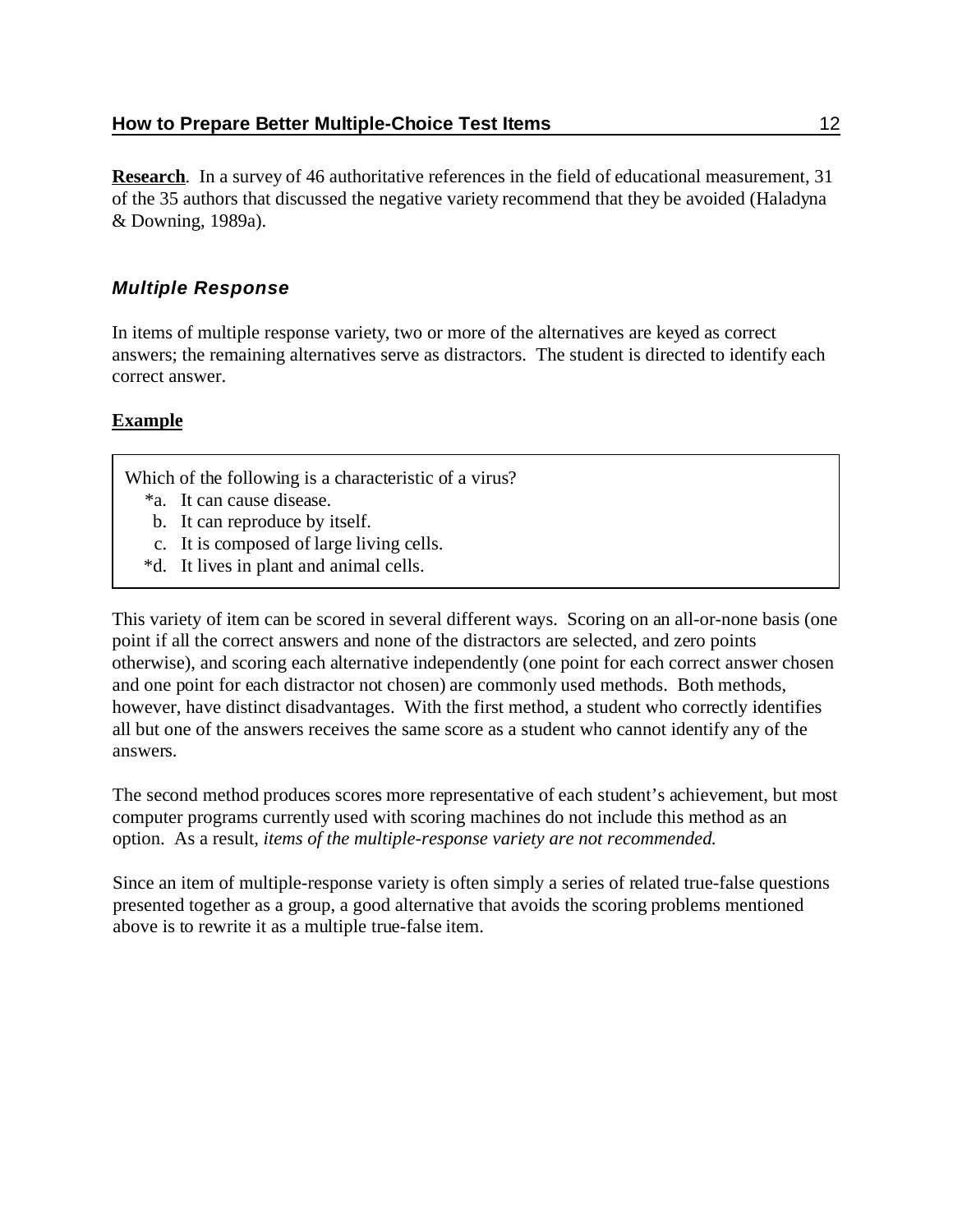#### **Multiple True-False Example**

| A virus: |                                            |
|----------|--------------------------------------------|
|          | $*T$ F Can cause disease.                  |
|          | $T * F$ Can reproduce by itself.           |
|          | $T * F$ Is composed of large living cells. |
|          | $*T$ F Lives in plant and animal cells.    |
|          |                                            |

**Research**. In a survey of 46 authoritative references in the field of educational measurement, 32 of the 35 authors that discussed how many correct answers to include in an item recommend using only one (Haladyna & Downing, 1989a). In addition, items of the multiple-response variety have been found to be lower in reliability, higher in difficulty, and equal in validity when compared with similar multiple true-false items (Frisbie, 1990).

# *Combined Response*

In items of the combined-response variety, one or more of the alternatives are correct answers; the remaining alternatives serve as distractors. The student is directed to identify the correct answer or answers by selecting one of a set of letters, each of which represent a combination of alternatives.

#### **Example**

The fluid imbalance known as edema is commonly associated with:

- 1. Allergic reactions.
- 2. Congestive heart failure.
- 3. Extensive burns.
- 4. Protein deficiency.

The correct answer is:

- a. 1, 2, and 3.
- b. 1 and 3.
- c. 2 and 4.
- d. 4 only.
- \*e. 1, 2, 3, and 4.

This variety is also known as complex multiple-choice, multiple multiple-choice, or type K. It shares the disadvantage of all-or-none scoring with the multiple-response variety discussed previously, and has the added disadvantage of providing clues that help students with only partial knowledge detect the correct combination of alternatives. In the example above, a student can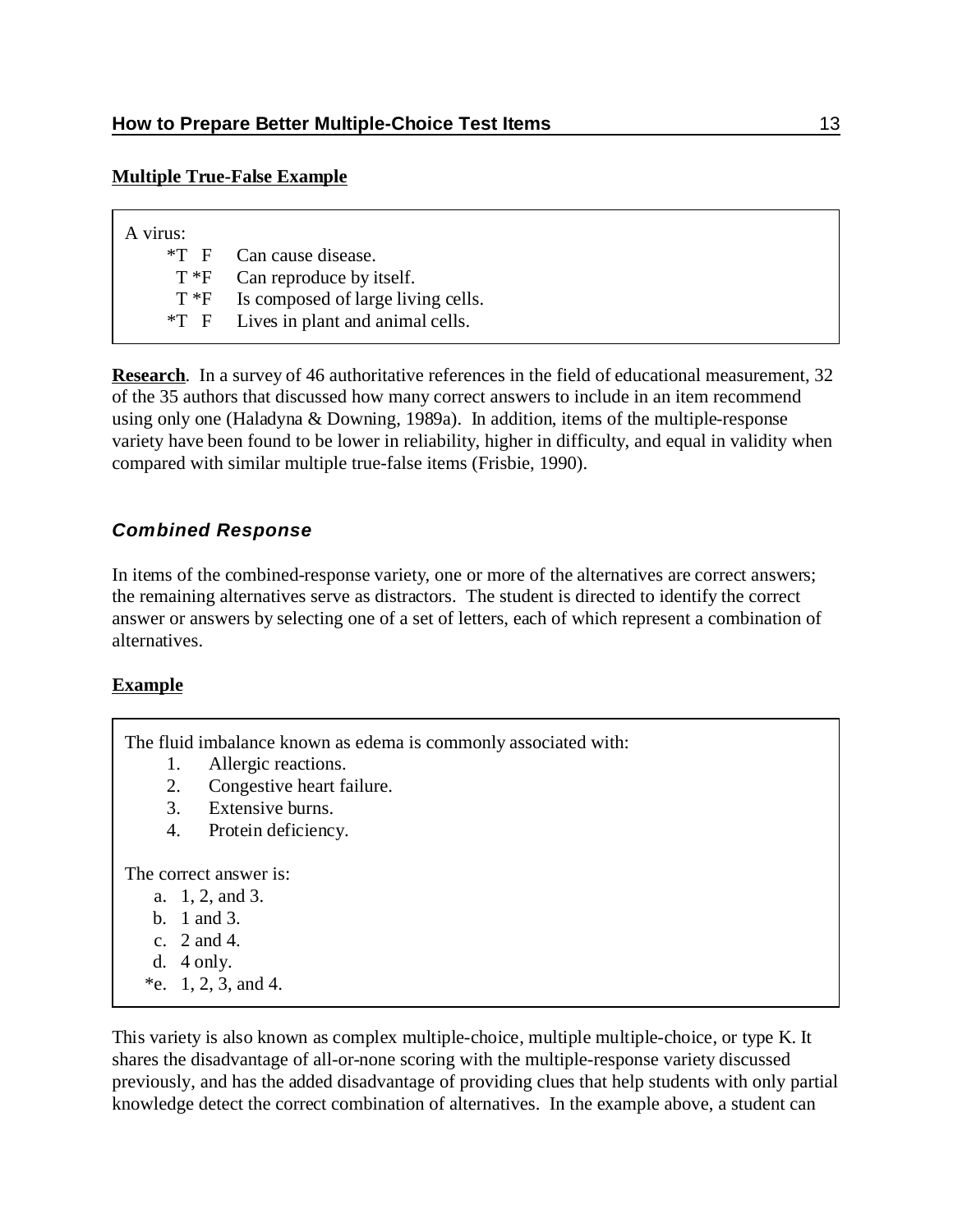### **How to Prepare Better Multiple-Choice Test Items** 14

identify combination *e* as the correct response simply by knowing that alternatives 1 and 4 are both correct. Because of these disadvantages, *items of combined-response variety are not recommended.*

Like the multiple-response variety, an item of the combined-response variety is often simply a series of related true-false questions presented together as a group. A good alternative that avoids the scoring and cluing problems mentioned above is to rewrite it as a multiple true-false item.

#### **Multiple True-False Example**

The fluid imbalance known as edema is commonly associated with:

- \*T F allergic reactions.
- \*T F congestive heart failure.
- \*T F extensive burns.
- \*T F protein deficiency.

**Research.** Numerous studies indicate that items of the combined-response variety are lower in reliability, lower in discrimination, higher in difficulty, and equal in validity when compared with similar items of the single-correct-answer and best-answer varieties (Albanese, 1990; Haladyna & Downing, 1989b). They have also been found to be lower in reliability, higher in difficulty, and equal in validity when compared with similar multiple true-false items (Frisbie, 1990).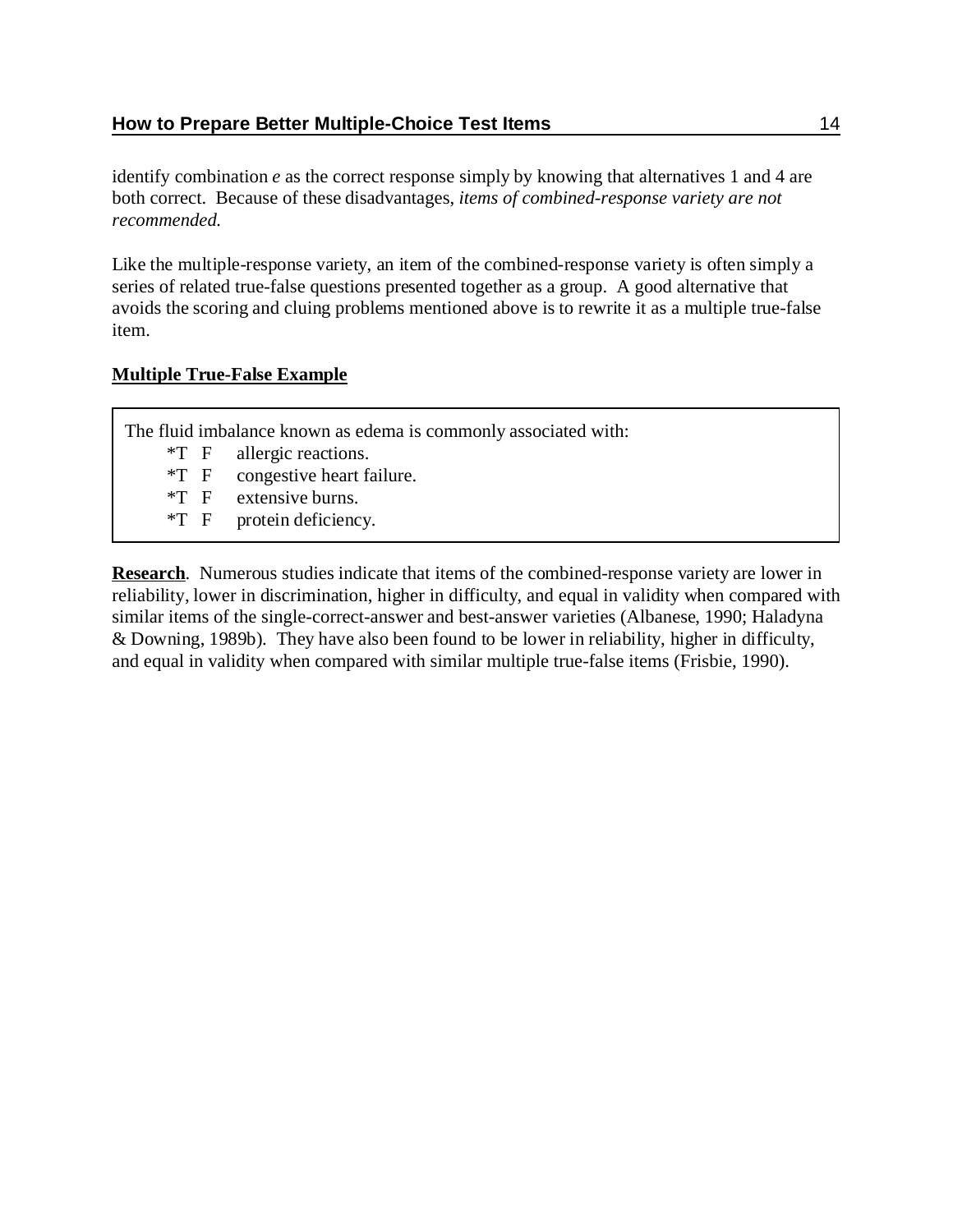# **Guidelines for Constructing Multiple-Choice Items**

The following guidelines and the checklist found inside the back cover of this booklet will help you construct better multiple-choice test items. These guidelines are specifically designed for the single-answer and best-answer varieties of multiple-choice items.

# *1. Construct each item to assess a single written objective.*

Items that are not written with a specific objective in mind often end up measuring lower-level objectives exclusively, or covering trivial material that is of little educational worth.

**Research**. Although few studies have addressed this issue, one study has found that basing items on objectives makes the items easier and more homogeneous (Baker, 1971).

# *2. Base each item on a specific problem stated clearly in the stem.*

The stem is the foundation of the item. After reading the stem, the student should know exactly what the problem is and what he or she is expected to do to solve it. If the student has to infer what the problem is, the item will likely measure the student's ability to draw inferences from vague descriptions rather than his or her achievement of a course objective.

#### **Poor Example**

#### California:

- a. Contains the tallest mountain in the United States
- b. Has an eagle on its state flag.
- c. Is the second largest state in terms of area.
- \*d. Was the location of the Gold Rush of 1849.

#### **Better Example**

What is the main reason so many people moved to California in 1849?

- a. California land was fertile, plentiful, and inexpensive.
- \*b. Gold was discovered in central California
- c. The east was preparing for a civil war.
- d. They wanted to establish religious settlements.

As illustrated in the following examples, the stem may consist of either a direct question or an incomplete sentence, whichever presents the problem more clearly and concisely.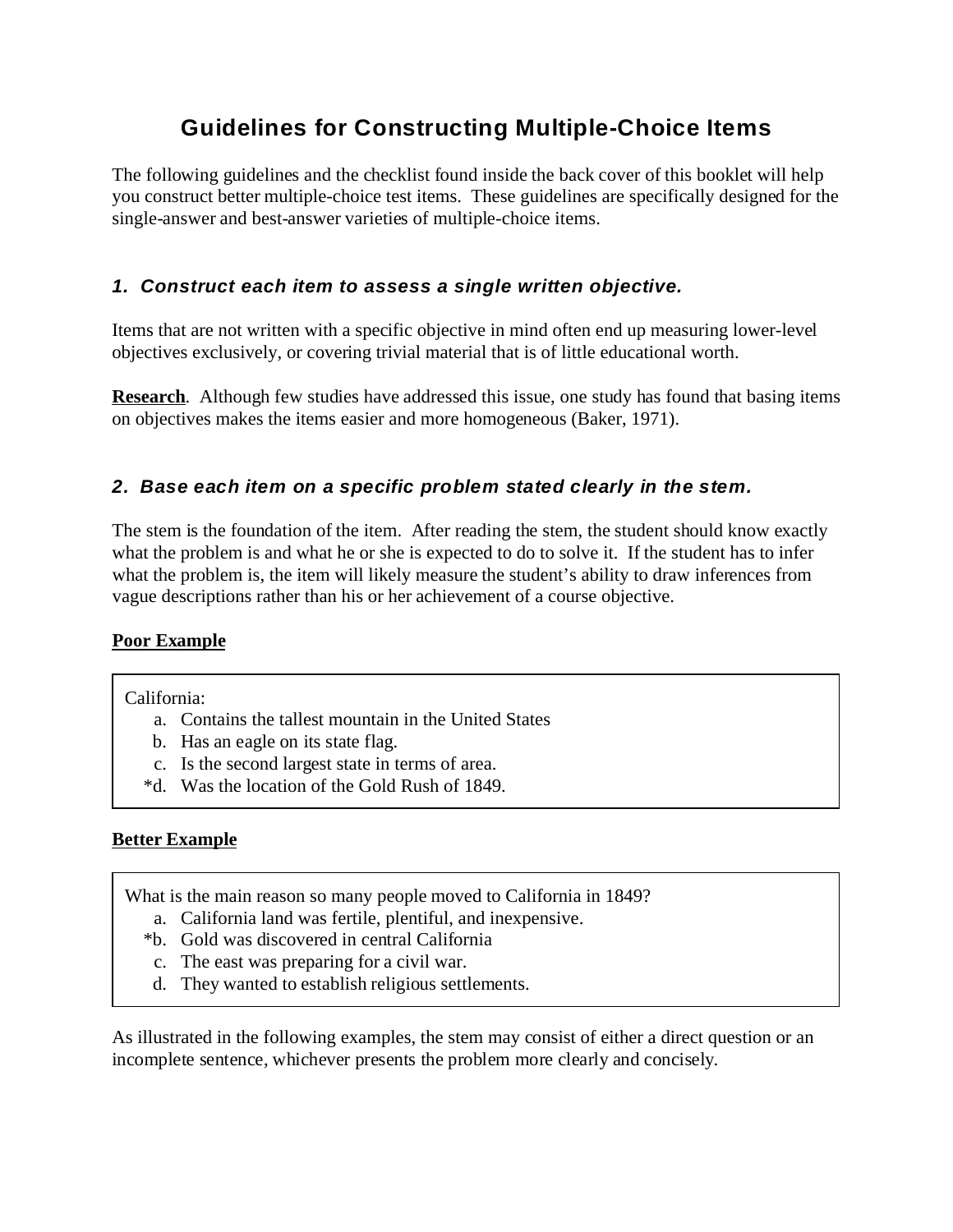#### **Direct Question Example**

Which of the following was the principal keyboard instrument in 16<sup>th</sup> century Europe?

- a. Clavichord.
- \*b. Harpsichord.
- c. Organ.
- d. Pianoforte.

#### **Incomplete Sentence Example**

The principal keyboard instrument in  $16<sup>th</sup>$  century Europe was the:

- a. Clavichord.
- \*b. Harpsichord.
- c. Organ.
- d. Pianoforte.

# *3. Include as much of the item as possible in the stem, but do not include irrelevant material.*

Rather than repeating redundant words or phrases in each of the alternatives, place such material in the stem to decrease the reading burden and more clearly define the problem in the stem.

#### **Poor Example**

If the pressure of a certain amount of gas is held constant, what will happen if its volume is increased?

- a. The temperature of the gas will decrease.
- \*b. The temperature of the gas will increase.
- c. The temperature of the gas will remain the same.

#### **Better Example**

If you increase the volume of a certain amount of gas while holding its pressure constant, its temperature will:

- a. Decrease.
- \*b. Increase.
- c. Remain the same.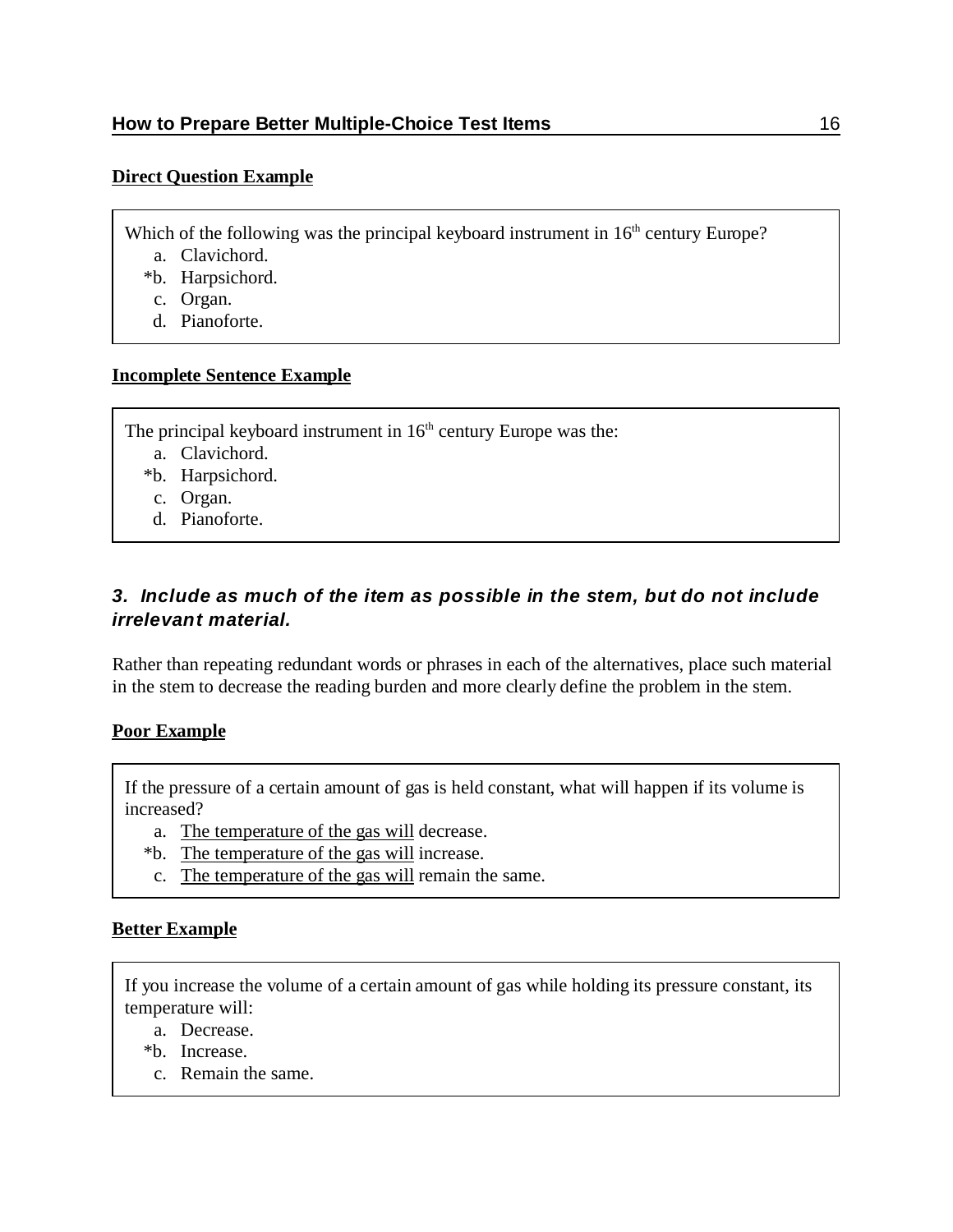## **How to Prepare Better Multiple-Choice Test Items** 17

Notice how the underlined words are repeated in each of the alternatives in the poor example above. This problem is fixed in the better example, where the stem has been reworded to include the words common to all of the alternatives.

Excess material in the stem that is not essential to answering the problem increases the reading burden and adds to student confusion over what he or she is being asked to do.

## **Poor Example**

Suppose you are a mathematics professor who wants to determine whether or not your teaching of the unit on probability has had a significant effect on your students. You decide to analyze their scores from a test they took before the instruction and their scores from another exam taken after the instruction. Which of the following t-tests is appropriate to use in this situation?

- \*a. Dependent samples.
- b. Heterogeneous samples.
- c. Homogeneous samples.
- d. Independent samples.

#### **Better Example**

When analyzing your students' pretest and posttest scores to determine if your teaching has had a significant effect, an appropriate statistic to use is the t-test for:

- \*a. Dependent samples.
- b. Heterogeneous samples.
- c. Homogeneous samples.
- d. Independent samples.

The stem of the poor example above is excessively long for the problem it is presenting. The stem of the better example has been reworded to exclude most of the irrelevant material, and is less than half as long.

**Research.** Several studies have indicated that including irrelevant material in the item stem decreases both the reliability and the validity of the resulting test scores (Haladyna & Downing, 1989b).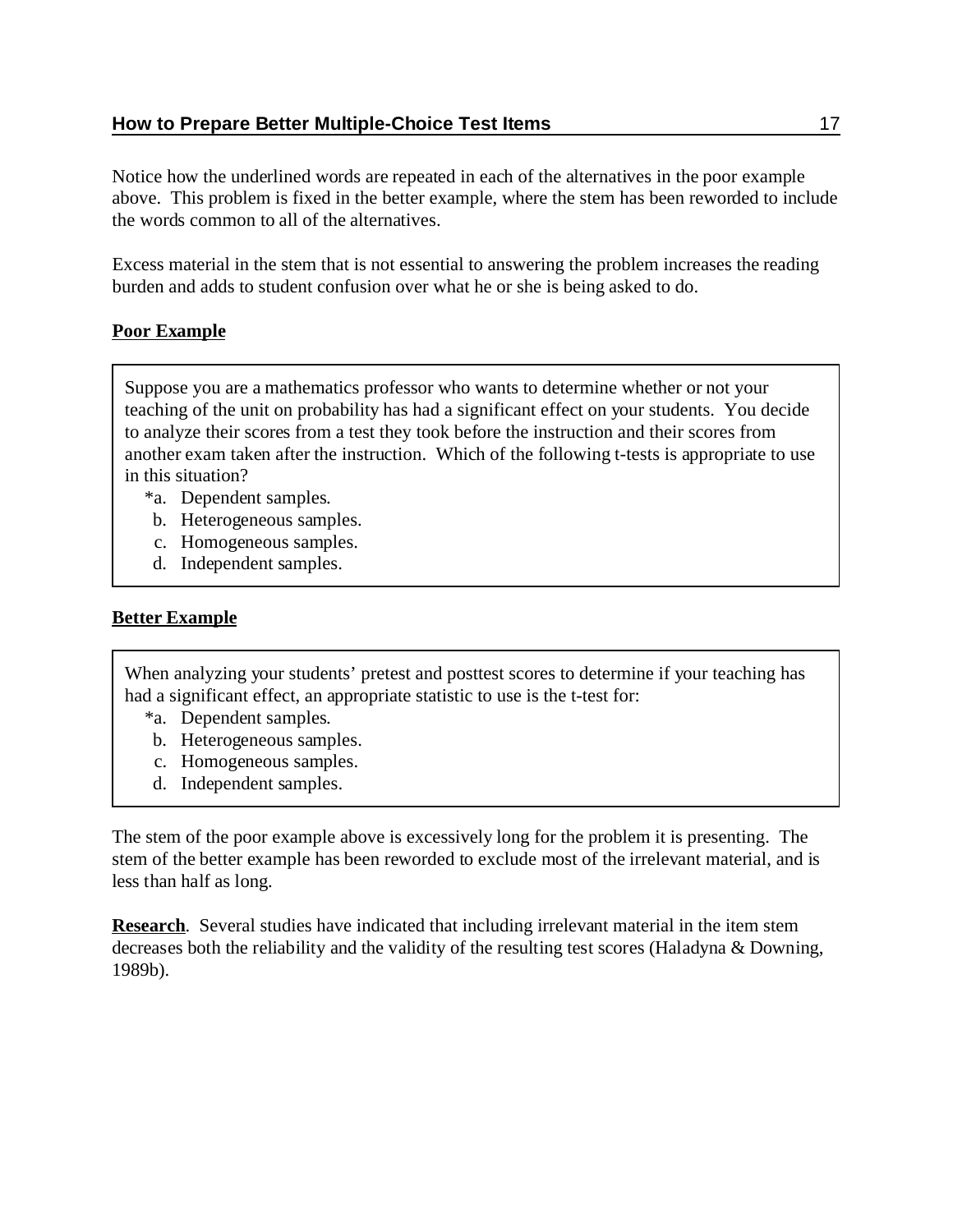#### **How to Prepare Better Multiple-Choice Test Items** 18

# *4. State the stem in positive form (in general).*

Negatively-worded items are those in which the student is instructed to identify the exception, the incorrect answer, or the least correct answer. Such items are frequently used, because they are relatively easy to construct. The teacher writing the item need only come up with one distractor, rather than the two to four required for a positively-worded item.

Positive items, however, are more appropriate to use for measuring the attainment of most educational objectives. For information on appropriate uses of negative items, see the section in this booklet entitled, "Varieties of Multiple-Choice Items."

## *5. Word the alternatives clearly and concisely.*

Clear wording reduces student confusion, and concise wording reduces the reading burden placed on the student.

#### **Poor Example**

The term *hypothesis*, as used in research, as defined as:

- a. A conception or proposition formed by speculation or deduction or by abstraction and generalization from facts, explaining or relating an observed set of facts, given probability by experimental evidence or by factual or conceptual analysis but not conclusively established or accepted.
- b. A statement of an order or relation of phenomena that so far as is known is invariable under the given conditions, formulated on the basis of conclusive evidence or tests and universally accepted, that has been tested and proven to conform to facts.
- \*c. A proposition tentatively assumed in order to draw out its logical or empirical consequences and so test its accord with facts that are known or may be determined, of such a nature as to be either proved or disproved by comparison with observed facts.

#### **Better Example**

The term hypothesis, as used in research, is defined as:

- a. An assertion explaining an observed set of facts that has not been conclusively established.
- b. A universally accepted assertion explaining an observed set of facts.
- \*c. A tentative assertion that is either proved or disproved by comparison with an observed set of facts.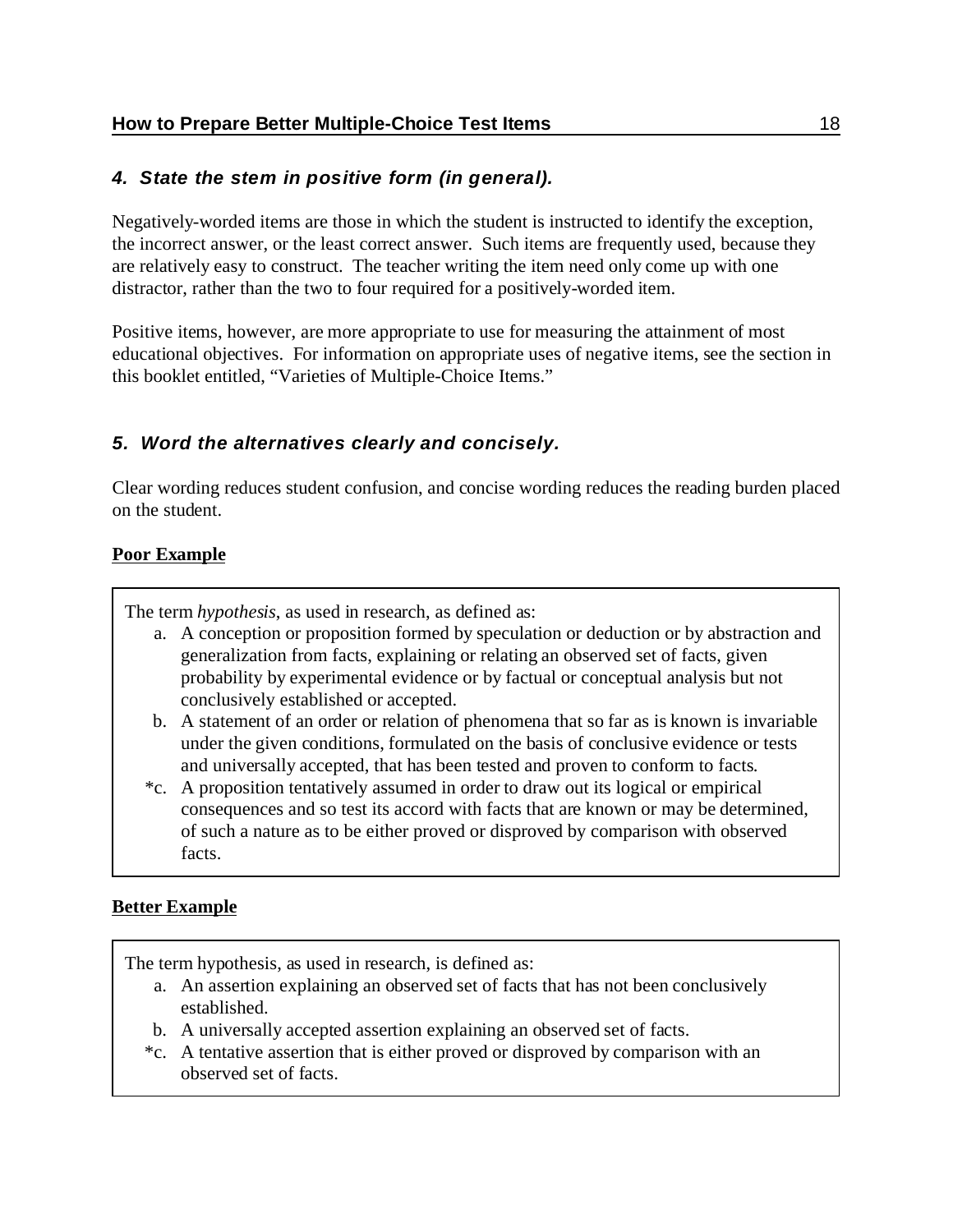The alternatives in the poor example above are rather wordy, and may require more than one reading before the student understands them clearly. In the better example, the alternatives have been streamlined to increase clarity without losing accuracy.

# *6. Keep the alternatives mutually exclusive.*

Alternatives that overlap create undesirable situations. Some of the overlapping alternatives may be easily identified as distractors. On the other hand, if the overlap includes the intended answer, there may be more than one alternative that can be successfully defended as being the answer.

#### **Poor Example**

How long does an *annual* plant generally live?

- \*a. It dies after the first year.
- b. It lives for many years.
- c. It lives for more than one year.
- \*d. It needs to be replanted each year.

#### **Better Example**

How long does an *annual* plant generally live?

- \*a. Only one year.
- b. Only two years.
- c. Several years.

In the poor example above, alternatives *a* and *d* overlap, as do alternatives *b* and *c*. In the better example, the alternatives have been rewritten to be mutually exclusive.

#### *7. Keep the alternatives homogeneous in content.*

If the alternatives consist of a potpourri of statements related to the stem but unrelated to each other, the student's task becomes unnecessarily confusing. Alternatives that are parallel in content help the item present a clear-cut problem more capable of measuring the attainment of a specific objective.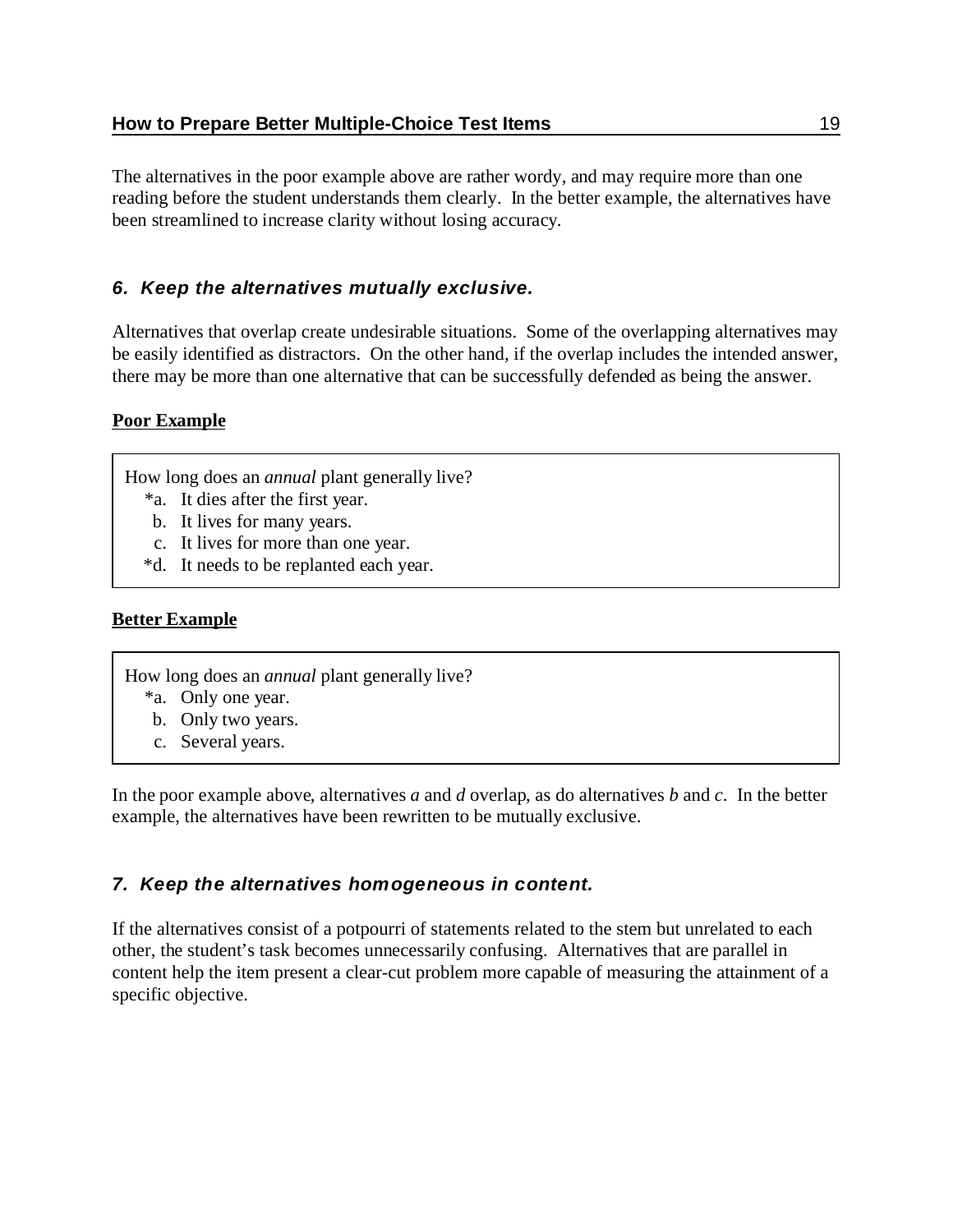#### **Poor Example**

Idaho is widely known as:

- \*a. The largest producer of potatoes in the United States.
- b. The location of the tallest mountain in the United States.
- c. The state with a beaver on its flag.
- d. The "Treasure State."

#### **Better Example**

Idaho is widely known for its:

- a. Apples.
- b. Corn.
- \*c. Potatoes.
- d. Wheat.

The poor example contains alternatives testing knowledge of state agriculture, physical features, flags, and nicknames. If the student misses the item, it does not tell the teacher in which of the four areas the student is weak. In the better example, all of the alternatives refer to state agriculture, so if the student misses the item, it tells the teacher that the student has a weakness in that area.

#### *8. Keep the alternatives free from clues as to which response is correct.*

Poorly-written items often contain clues that help students who do not know the correct answer eliminate incorrect alternatives and increase their chance of guessing correctly. Such items tend to measure how clever the students are at finding the clues rather than how well they have attained the objective being measured. The following suggestions will help you detect and remove many of these clues from your items.

8.1 Keep the grammar of each alternative consistent with the stem. Students often assume that inconsistent grammar is the sign of a distractor, and they are generally right.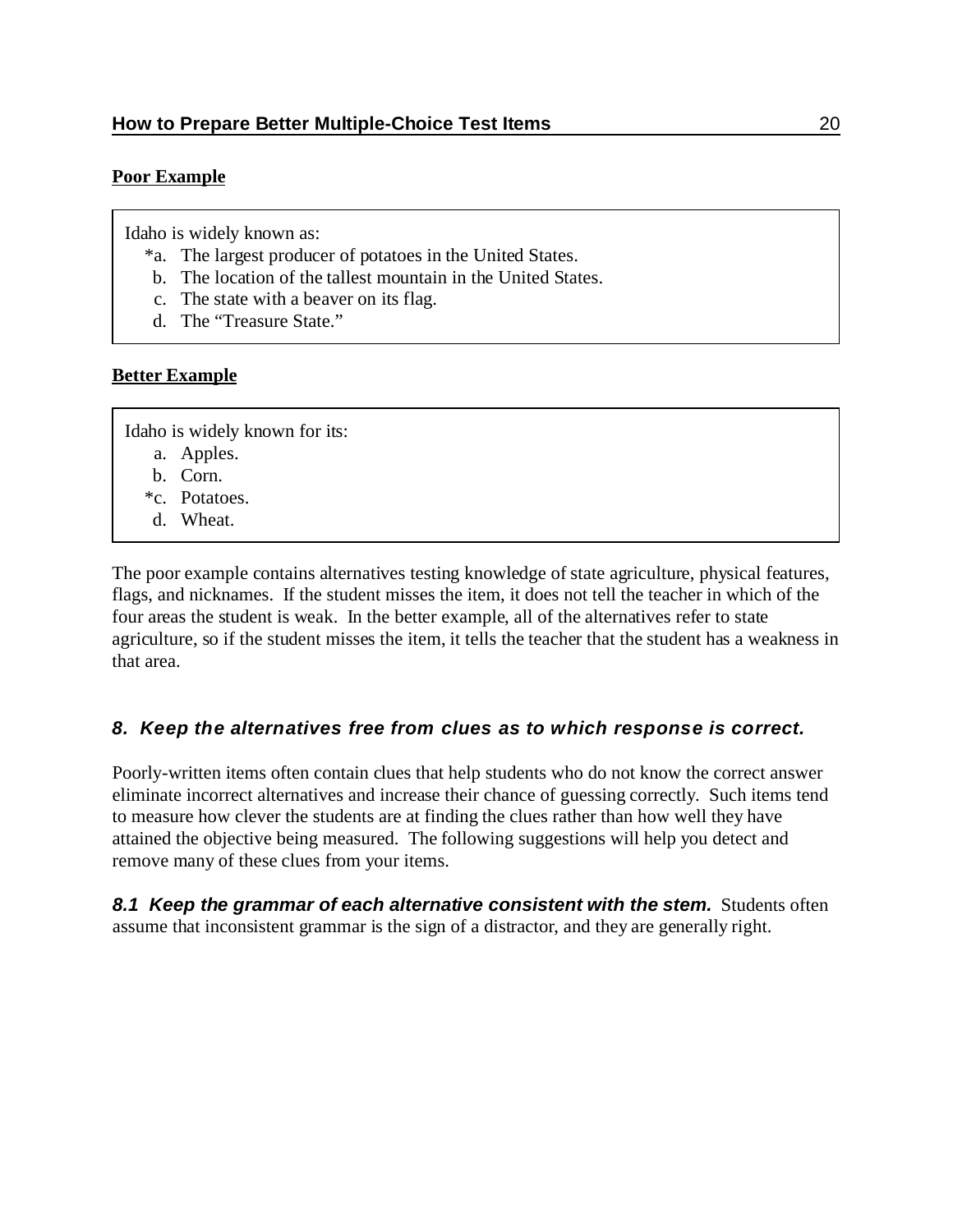#### **Poor Example**

A word used to describe a noun is called an:

- \*a. Adjective.
- b. Conjunction.
- c. Pronoun.
- d. Verb.

#### **Better Example**

A word used to describe a noun is called:

- \*a. An adjective.
- b. A conjunction.
- c. A pronoun.
- d. A verb.

The word "an" in the stem of the poor example above serves as a clue to the correct answer, "adjective," because the other alternatives begin with consonants. The problem has been corrected in the better example by placing the appropriate article, "an" or "a," in each alternative.

#### **Poor Example**

Which of the following would do the most to promote the application of nuclear discoveries to medicine?

- a. Trained radioactive therapy specialists.
- \*b. Developing standardized techniques for treatment of patients.
- c. Do not place restrictions on the use of radioactive substances.
- d. If the average doctor is trained to apply radioactive treatments.

#### **Better Example**

Which of the following would do the most to promote the application of nuclear discoveries to medicine?

- a. Adding trained radioactive therapy specialists to hospital staffs.
- \*b. Developing standardized techniques for treatment patients.
- c. Removing restrictions on the use of radioactive substances.
- d. Training the average doctor to apply radioactive treatments.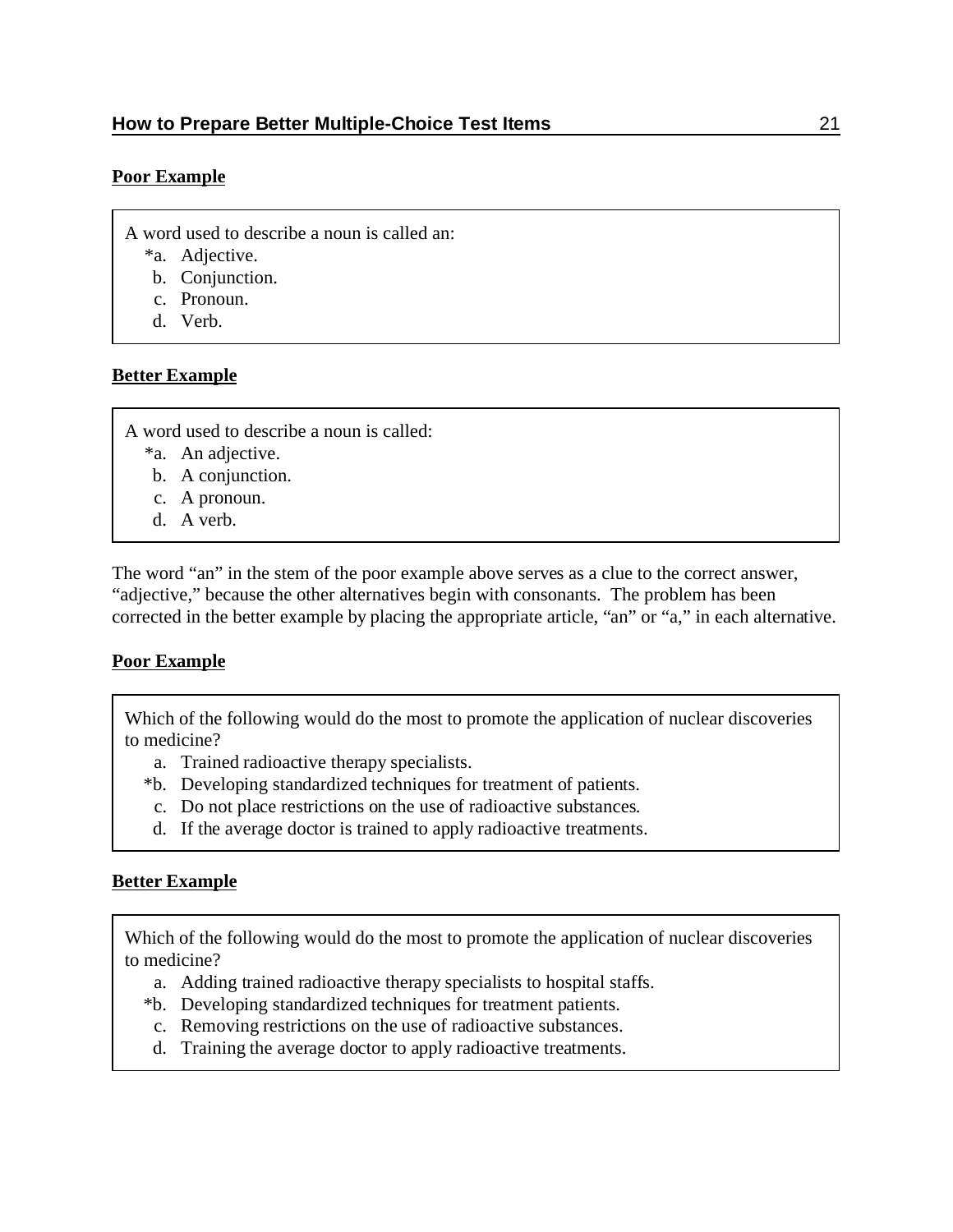In the poor example above, the answer fits better grammatically with the stem than do the distractors. This problem has been solved in the better example by rewording the alternatives.

**Research**. Several studies have found that grammatical clues make items easier (Haladyna & Downing, 1989b).

**8.2 Keep the alternatives parallel in form.** If the answer is worded in a certain way and the distractors are worded differently, the student may take notice and respond accordingly.

## **Poor Example**

You have just spent ten minutes trying to teach one of your new employees how to change a typewriter ribbon. The employee is still having a great deal of difficulty changing the ribbon, even though you have always found it simple to do. At this point, you should:

- a. Tell the employee to ask an experienced employee working nearby to change the ribbon in the future.
- b. Tell the employee that you never found this difficult, and ask what he or she finds difficult about it.
- \*c. Review each of the steps you have already explained, and determine whether the employee understands them.
- d. Tell the employee that you will continue teaching him or her later, because you are becoming irritable.

# **Better Example**

You have just spent ten minutes trying to teach one of your new employees how to change a typewriter ribbon. The employee is still having a great deal of difficulty changing the ribbon, even though you have always found it simple to do. At this point, you should:

- a. Ask an experienced employee working nearby to change the ribbon in the future.
- b. Mention that you never found this difficult, and ask what he or she finds difficult about it.
- \*c. Review each of the steps you have already explained, and determine whether the employee understands them.
- d. Tell the employee that you will continue teaching him or her later because you are becoming irritable.

The answer in the poor example above stands out because it does not include the identical wording underlined in each of the distractors. The answer is less obvious in the better example because the distractors have been reworded to be more parallel with the answer.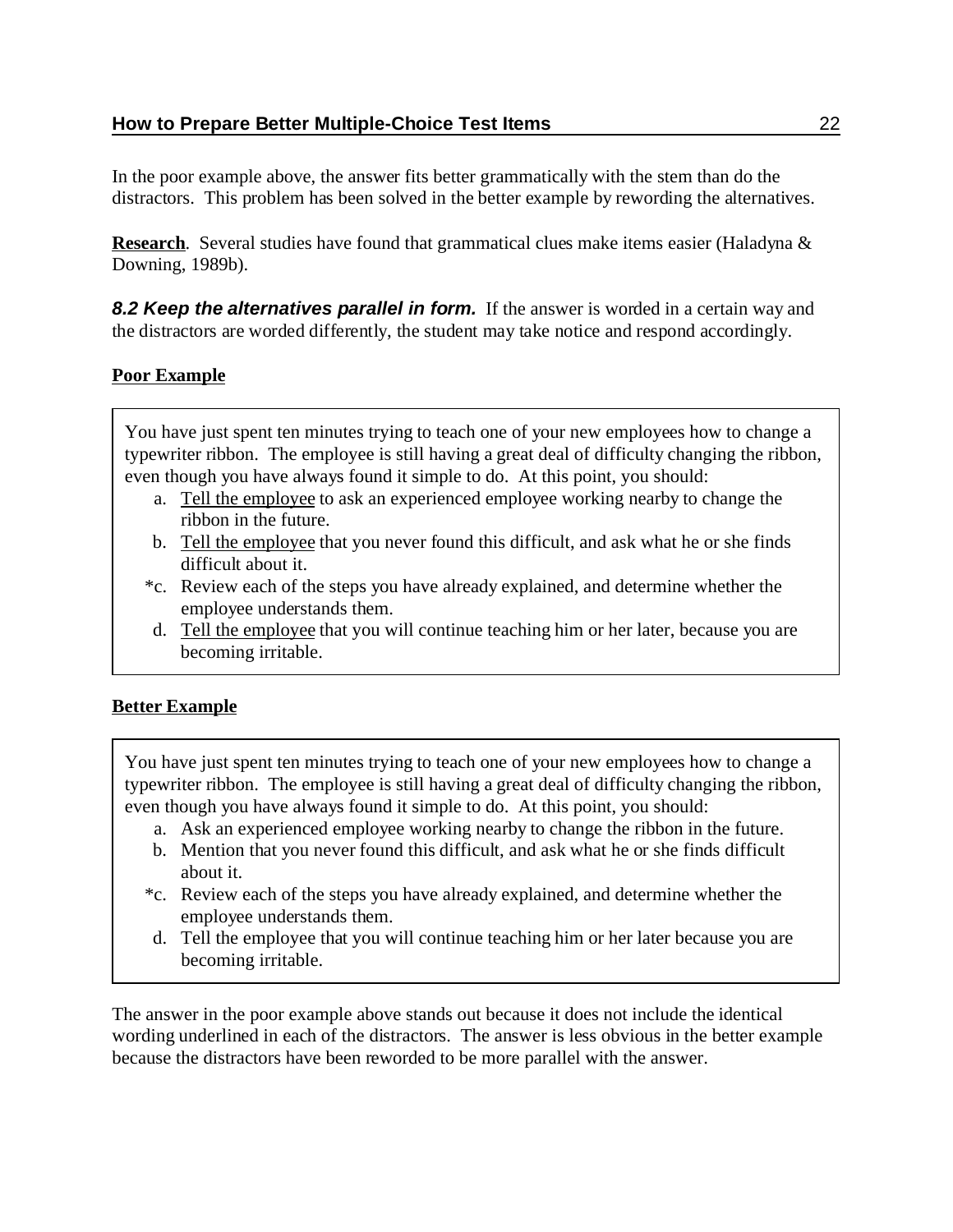*8.3 Keep the alternatives similar in length.* An alternative noticeably longer or shorter than the other is frequently assumed to be the answer, and not without good reason.

# **Poor Example**

Which of the following is the best indication of high morale in a supervisor's unit?

- a. The employees are rarely required to work overtime.
- \*b. The employees are willing to give first priority to attaining group objectives, subordinating any personal desires they may have.
- c. The supervisor enjoys staying late to plan the next day.
- d. The unit gives expensive birthday presents to each other.

## **Better Example**

Which of the following is the best indication of high morale in a supervisor's unit?

- a. The employees are rarely required to work overtime.
- \*b. The employees willingly give first priority to attaining group objectives.
- c. The supervisor enjoys staying late to plan for the next day.
- d. The unit members give expensive birthday presents to each other.

Notice how the answer stands out in the poor example above. Both the answer and one of the distractors have been reworded in the better example to make the alternative lengths more uniform.

**Research**. Numerous studies have indicated that items are easier when the answer is noticeably longer than the distractors when all of the alternatives are similar in length (Haladyna & downing, 1989b).

*8.4 Avoid textbook, verbatim phrasing.* If the answer has been lifted word-for-word from the pages of the textbook, the students may recognize the phrasing and choose correctly out of familiarity rather than achievement.

# **Poor Example**

The term *operant conditioning* refers to the learning situation in which:

- a. A familiar response is associated with a new stimulus.
- b. Individual associations are linked together in sequence.
- \*c. A response of the learner is instrumental in leading to a subsequent reinforcing event.
- d. Verbal responses are made to verbal stimuli.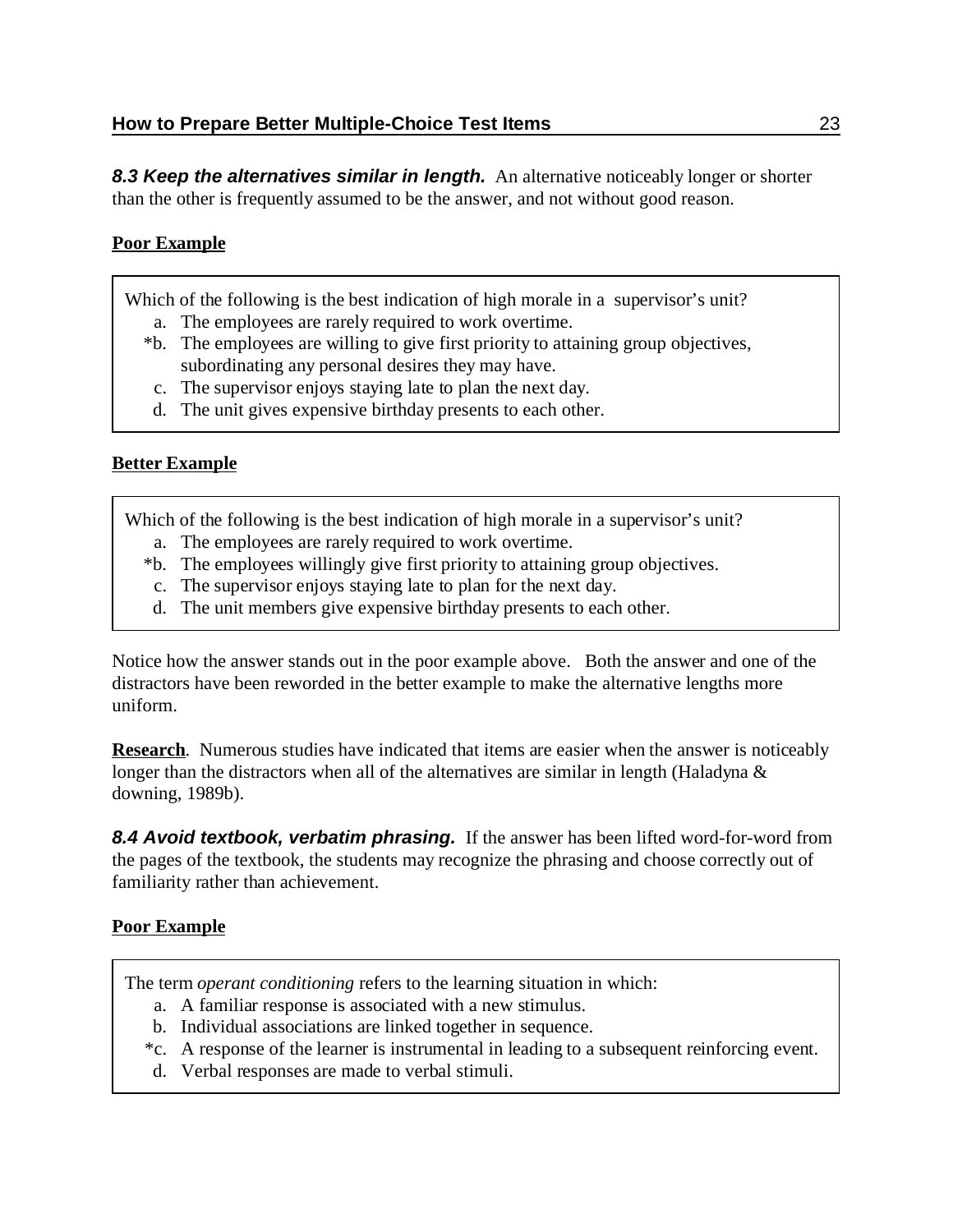#### **Better Example**

The term *operant conditioning* refers to the learning situations in which:

- a. A familiar response is associated with a new stimulus.
- b. Individual associations are linked together in sequence.
- \*c. The learner's response leads to reinforcement.
- d. Verbal responses are made to verbal stimuli.

The answer in the poor example above is a familiar definition straight out of the textbook, and the distractors are in the teacher's own words.

*8.5 Avoid the use of specific determiners.* When words such as *never*, *always*, and only are included in distractors in order to make them false, they serve as flags to the alert student.

## **Poor Example**

To avoid infection after receiving a puncture wound to the hand, you should:

- a. Always go to the immunization center to receive a tetanus shot.
- b. Be treated with an antibiotic only if the wound is painful.
- \*c. Ensure that no foreign object has been left in the wound.
- d. Never wipe the wound with alcohol unless it is still bleeding.

#### **Better Example**

To avoid infection after receiving a puncture wound to the hand, you should always:

- a. Go to the immunization center to receive a tetanus shot.
- b. Be treated with an antibiotic if the wound is painful.
- \*c. Ensure that no foreign object has been left in the wound.
- d. Wipe the wound with alcohol unless it is still bleeding.

In the poor example above, the underlined word in each of the distractors is a specific determiner. These words have been removed from the better example by rewording both the stem and the distractors.

*8.6 Avoid including keywords in the alternatives.* When a word or phrase in the stem is also found in one of the alternatives, it tips the student off that the alternative is probably the answer.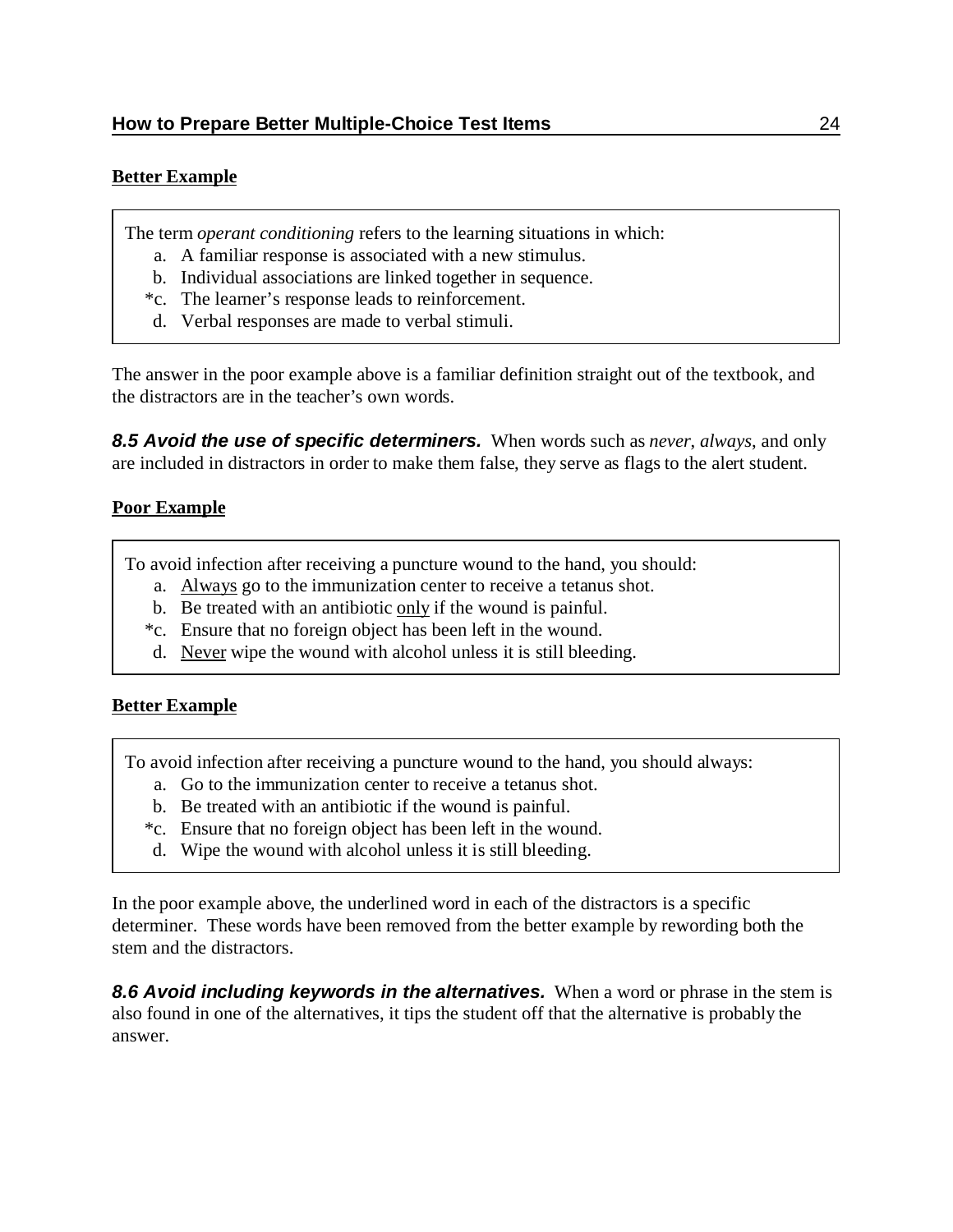#### **Poor Example**

When conducting library research in education, which of the following is the best source to use for identifying pertinent journal articles?

- a. *A Guide to Sources of Educational Information*.
- \*b. *Current Index to Journals in Education.*
- c. *Resources in Education*
- d. *The International Encyclopedia of Education.*

#### **Better Example**

When conducting library research in education, which of the following is the best source to use for identifying pertinent journal articles?

- a. *A Guide to Sources of Educational Information.*
- \*b. *Education Index.*
- c. *Resources in Education*.
- d. *The International Encyclopedia of Education.*

In the poor example above, the underlined word "journal" appears in both the stem and the answer. This clue has been removed from the better example by replacing the answer with another valid answer that does not include the keyword.

**Research.** Several studies have reported that items are easier when a keyword in the stem is also included in the answer (Haladyna & Downing, 1989b).

**8.7 Use plausible distractors.** For the student who does not possess the ability being measured by the item, the distractors should look as plausible as the answer. Unrealistic or humorous distractors are nonfunctional and increase the student's chance of guessing the correct answer.

#### **Poor Example**

Which of the following artists is known for painting the ceiling of the Sistine Chapel?

- a. Warhol.
- b. Flintstone.
- \*c. Michelangelo.
- d. Santa Claus.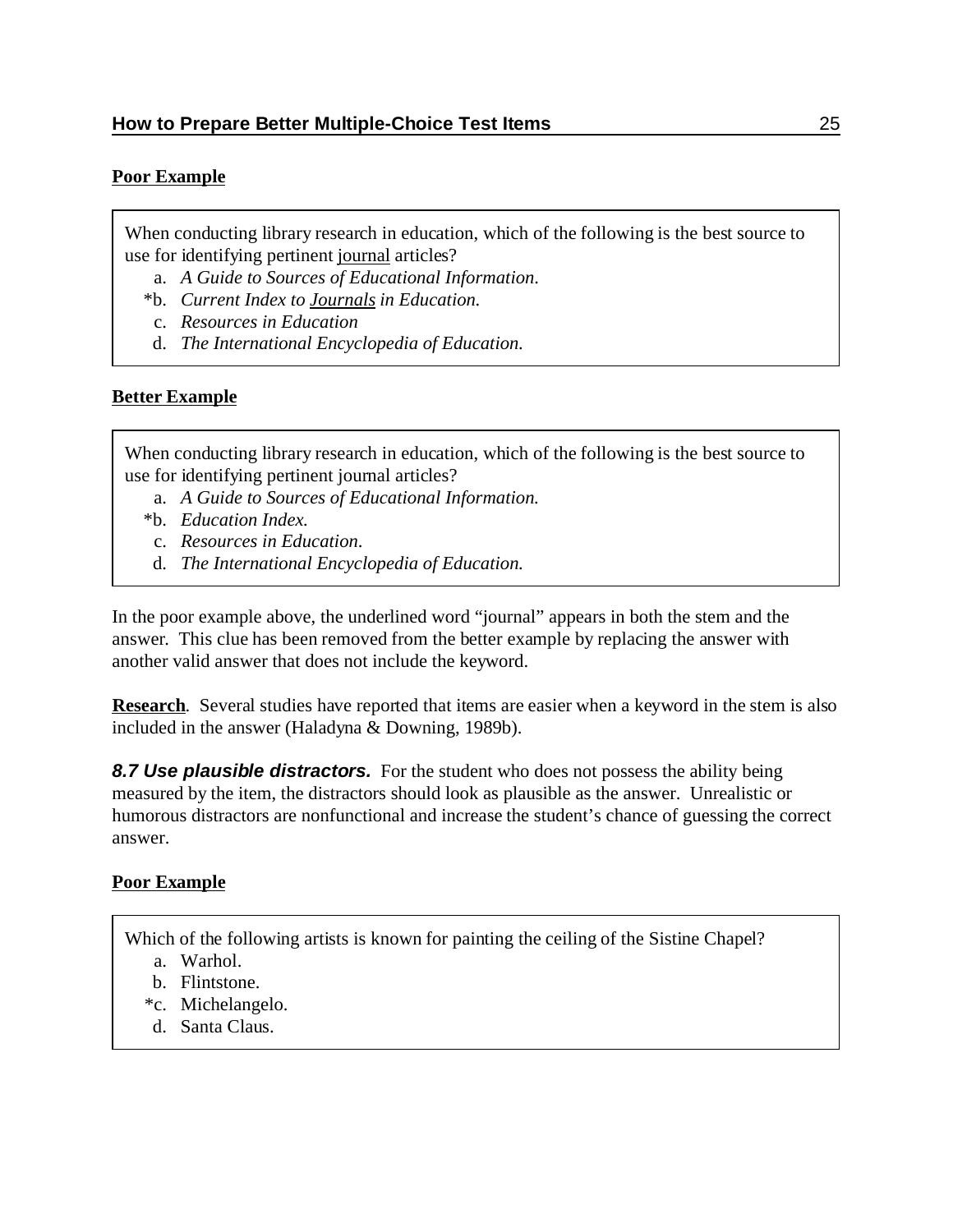## **Better Example**

Which of the following artists is known for painting the ceiling of the Sistine Chapel?

- a. Botticelli.
- b. da Vinci.
- \*c. Michelangelo.
- d. Raphael.

The implausible distractors in the poor example have been replaced by more plausible distractors in the better example.

Plausible distractors may be created in several ways, a few of which are listed below:

- Use common student misconceptions as distractors. The incorrect answers supplied by students to a short answer version of the same item are a good source of material to use in constructing distractors for a multiple-choice item.
- Develop your own distractors, using words that "ring a bell" or that "sound official." Your distractors should be plausible enough to keep the student who has not achieved the objective from detecting them, but not so subtle that they mislead the student who *has* achieved the objective.

# *9. Avoid the alternatives "all of the above" and "none of the above" (in general).*

These two alternatives are frequently used when the teacher writing the item has trouble coming up with a sufficient number of distractors. Such teachers emphasize quantity of distractors over quality. Unfortunately, the use of either of these alternatives tends to reduce the effectiveness of the item, as illustrated in the following table: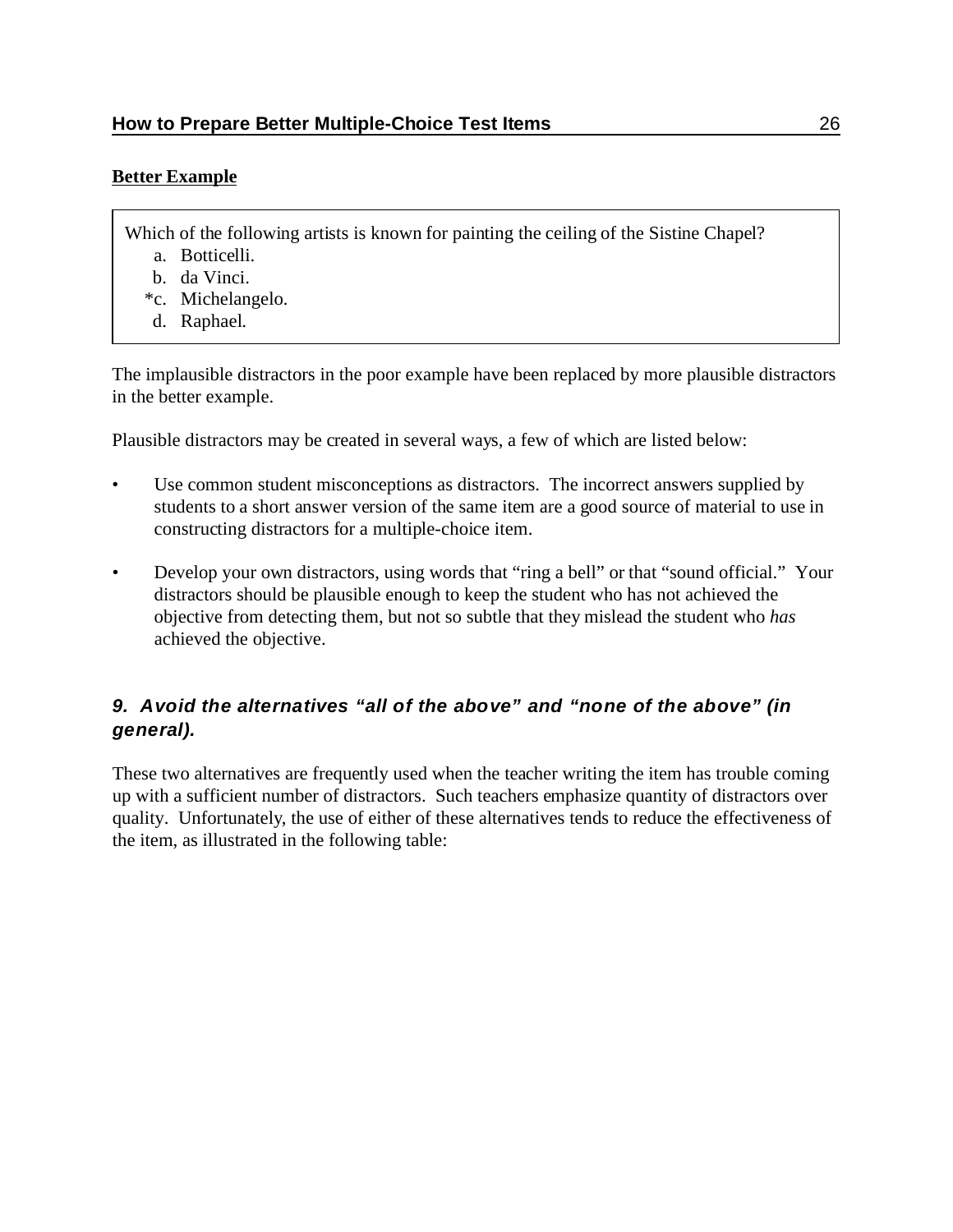| <b>Alternative</b>  | <b>Use</b>        | <b>Weakness</b>                                                                    |
|---------------------|-------------------|------------------------------------------------------------------------------------|
| "All of the above"  | Answer            | Can be identified by noting that two of the other<br>alternatives are correct      |
|                     | <b>Distractor</b> | Can be eliminated by noting that one of the other<br>alternatives is incorrect     |
| "None of the above" | Answer            | Measures the ability to recognize incorrect<br>answers rather than correct answers |
|                     | <b>Distractor</b> | Does not appear plausible to some students                                         |

**Research.** While research on the use of "all of the above" is not conclusive, the use of "none of the above" has been found in several studies to decrease item discrimination and test score reliability (Haladyna & Downing, 1989b).

# *10. Use as many functional distractors as are feasible.*

Functional distractors are those chosen by students that *have not* achieved the objective and are ignored by students that *have* achieved the objective. In other words, they have positive discrimination. The following table categorizes distractors according to functionality:

| <b>Description</b>   | <b>Discrimination</b> | <b>Meaning</b>                                                                       |
|----------------------|-----------------------|--------------------------------------------------------------------------------------|
| Functional           | Positive              | More non-achievers choose them than<br>achievers                                     |
| <b>Nonfunctional</b> | Low or none           | Achievers and non-achievers choose them<br>equally, or they are rarely chosen at all |
| Dysfunctional        | Negative              | More achievers choose them than non-<br>achievers                                    |

Whether or not a distractor is functional can be determined through item analysis, a statistical procedure which is discussed in books such as the one by Oosterhof (1990) listed in the bibliography of this booklet.

In general, multiple-choice items contain from two to four distractors. Many teachers assume that the greater the number of distractors in the item, the smaller the chance of guessing the correct answer. This assumption, however, is only true when all of the distractors are functional, and the typical multiple-choice item contains *at least* one nonfunctional distractor. Such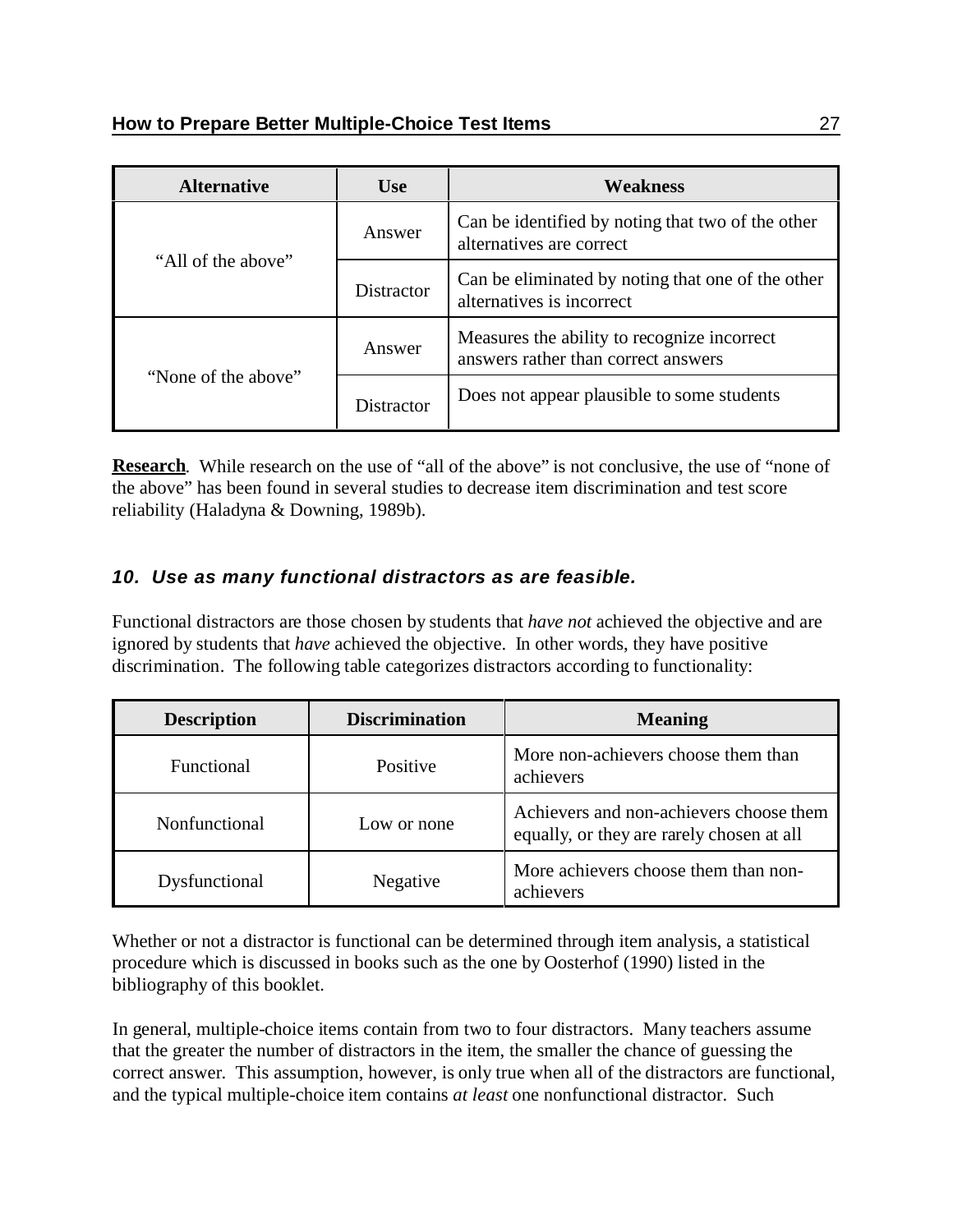distractors simply fail to distract, and the item would perform just as well if they were omitted entirely.

The solution, therefore, is to only include functional distractors in your items. If you can come up with two or three good ones, avoid the temptation to pad the item with a few poor ones merely to ensure that it has the same number of alternatives as your other items. Such uniformity is artificial, and only serves to lengthen the test without increasing the information provided by the test.

## **Poor Example**

*Obsidian* is an example of which of the following types of rocks?

- \*a. Igneous.
- b. Metamorphic.
- c. Sedimentary.
- d. Transparent.
- e. None of the above.

## **Better Example**

*Obsidian* is an example of which of the following types of rocks?

- \*a. Igneous.
- b. Metamorphic.
- c. Sedimentary.

Assuming that alternatives *d* and *e* in the poor example above are rarely selected by students, the item is improved by removing these nonfunctional distractors.

**Research**. Numerous studies have reported that there is little difference in difficulty, discrimination, and test score reliability among items containing two, three, and four distractors (Haladyna & Downing, 1989b).

# *11. Include one and only one correct or clearly best answer in each item.*

When more than one of the alternatives can be successfully defended as being the answer, responding to an item becomes a frustrating game of determining what the teacher had in mind when he or she wrote the item. Such ambiguity is particularly a problem with items of the bestanswer variety, where more than one alternative may be correct, but only one alternative should be clearly best. If competent authorities cannot agree on which alternative is clearly best, the item should either be revised or discarded.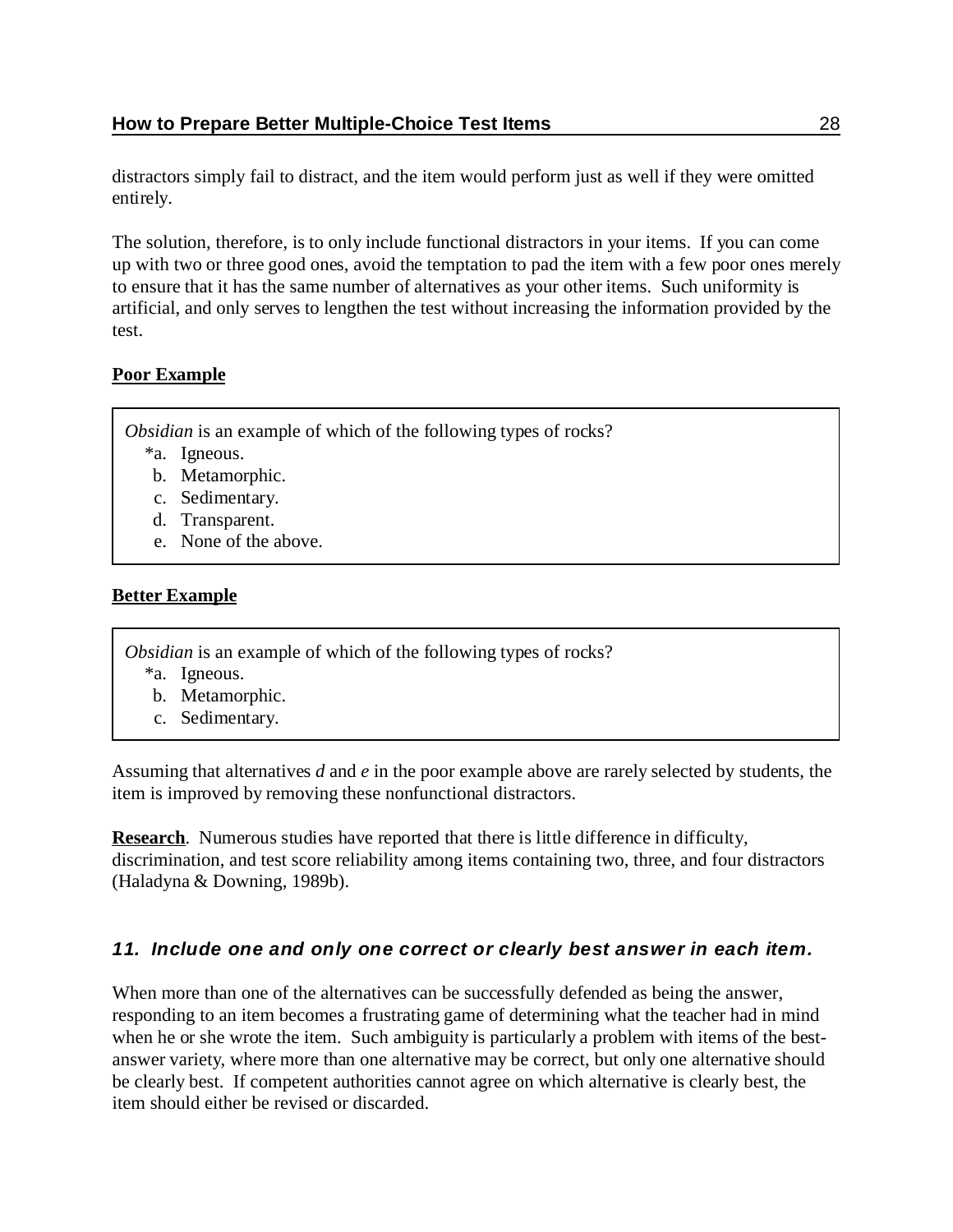In items measuring the student's knowledge of the opinions of others, the name of the individual holding the opinion should be specifically stated.

## **Poor Example**

The United States should adopt a foreign policy based on:

- a. A strong army and control of the North American continent.
- b. Achieving the best interest of all nations.
- c. Isolation from international affairs.
- \*d. Naval supremacy and undisputed control of the world's sea lanes.

#### **Better Example**

According to Alfred T. Mahan, the United States should adopt a foreign policy based on:

- a. A strong army and control of the North American continent.
- b. Achieving the best interest of all nations.
- c. Isolation from international affairs.
- \*d. Naval supremacy and undisputed control of the world's sea lanes.

While the answer to the poor example above is a matter of debate, the underlined phrase added to the better example clarifies the problem considerably and rules out all of the alternatives except the answer.

# *12. Present the answer in each of the alternative positions approximately an equal number of times, in a random order.*

Many teachers have a tendency to avoid placing the answer in the first or last alternative positions, preferring instead to "bury the answer in the middle." This tendency, however, is not unknown to certain students, who generally select one of the alternatives in the middle if they are unsure of the answer. Also, if there is a noticeable pattern to the positions of the answers from item to item, alert students will take notice and make their selections accordingly. In either case, the unprepared but clever student increases his or her chance of obtaining a higher score.

The easiest method of randomizing the answer position is to arrange the alternatives in some logical order. The following table gives examples of three logical orders. The best order to use for a particular item depends on the nature of the item's alternatives.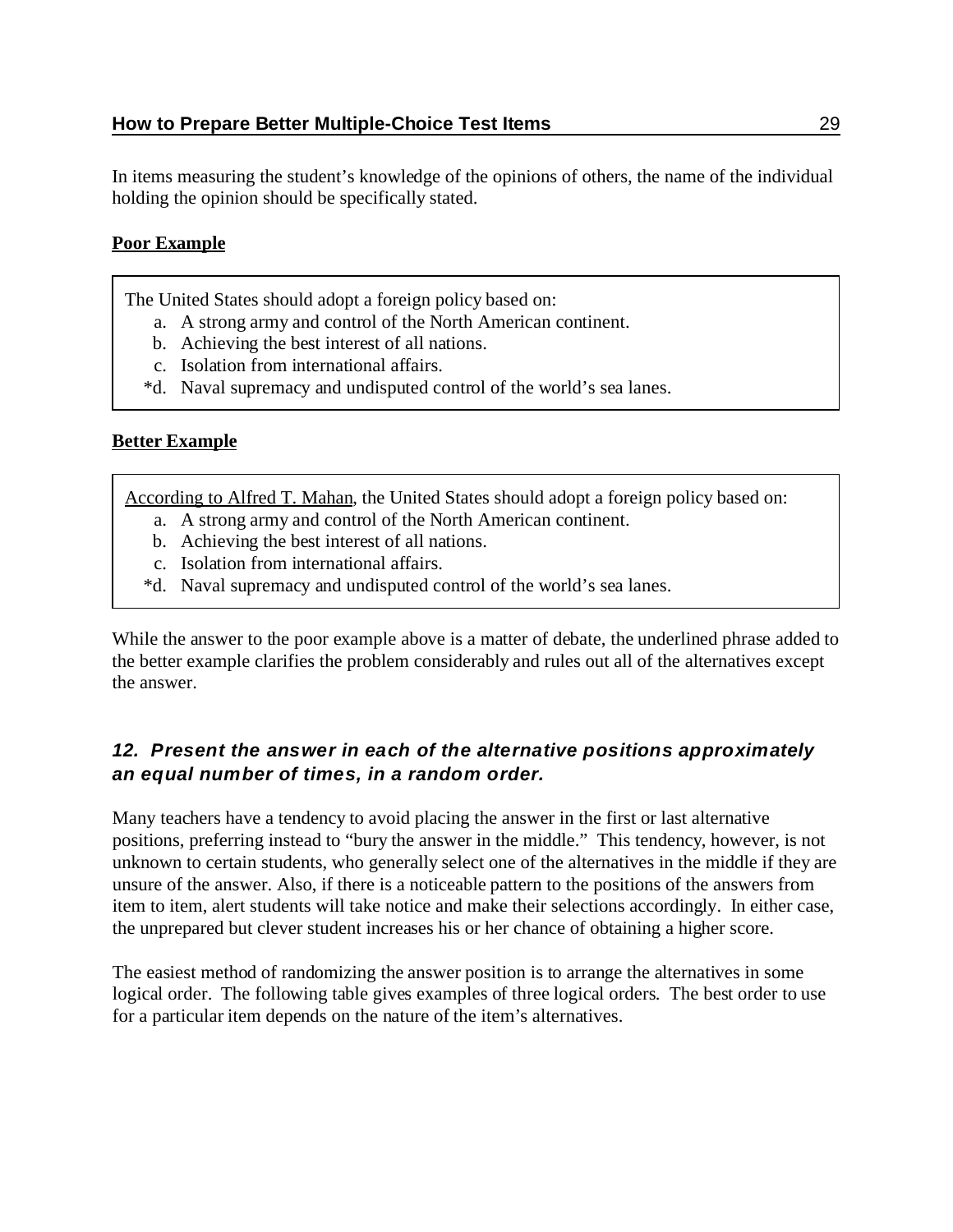| <b>Logical order</b> | <b>Example</b>                                                                                                                                                                                                                                          |
|----------------------|---------------------------------------------------------------------------------------------------------------------------------------------------------------------------------------------------------------------------------------------------------|
| Numerical            | a. 1939<br>b. 1940<br>c. 1941<br>d. 1942                                                                                                                                                                                                                |
| Alphabetical         | Changing <i>a</i> from .01 to .05.<br>a.<br>b. Decreasing the degrees of freedom.<br>c. Increasing the spread of the exam scores.<br>Reducing the size of the treatment effect.<br>d.                                                                   |
| Sequential           | a. Heating ice from $-100^{\circ}$ C to 0°C.<br>b. Melting ice at $0^{\circ}$ C.<br>c. Heating water from $0^{\circ}$ C to $100^{\circ}$ C.<br>Evaporating water at $100^{\circ}$ C.<br>d.<br>e. Heating steam from $100^{\circ}$ C to $200^{\circ}$ C. |

**Research.** Numerous studies indicate that items are easier when this guideline is violated (Haladyna & Downing, 1989b).

# *13. Lay out the items in a clear and consistent manner.*

Well-formatted test items not only make taking the test less confusing and less time consuming for students, they also make grading the test easier, especially when the grading is done by hand. The following suggestions may help you improve the layout of your items.

- Provide clear directions at the beginning of each section of the test.
- Use a vertical format for presenting alternatives.
- Avoid changing pages in the middle of an item.

# **Poor Example**

Your supervisor informs you that three of your fifteen employees have complained to him about your inconsistent methods of supervision. The first thing you should do is a. ask if it is proper for him to allow these employees to go over your head. \*b. ask what specific acts have been considered inconsistent. c. explain that you've purposely been inconsistent because of the needs of these three employees. d. offer to attend a supervisory training program.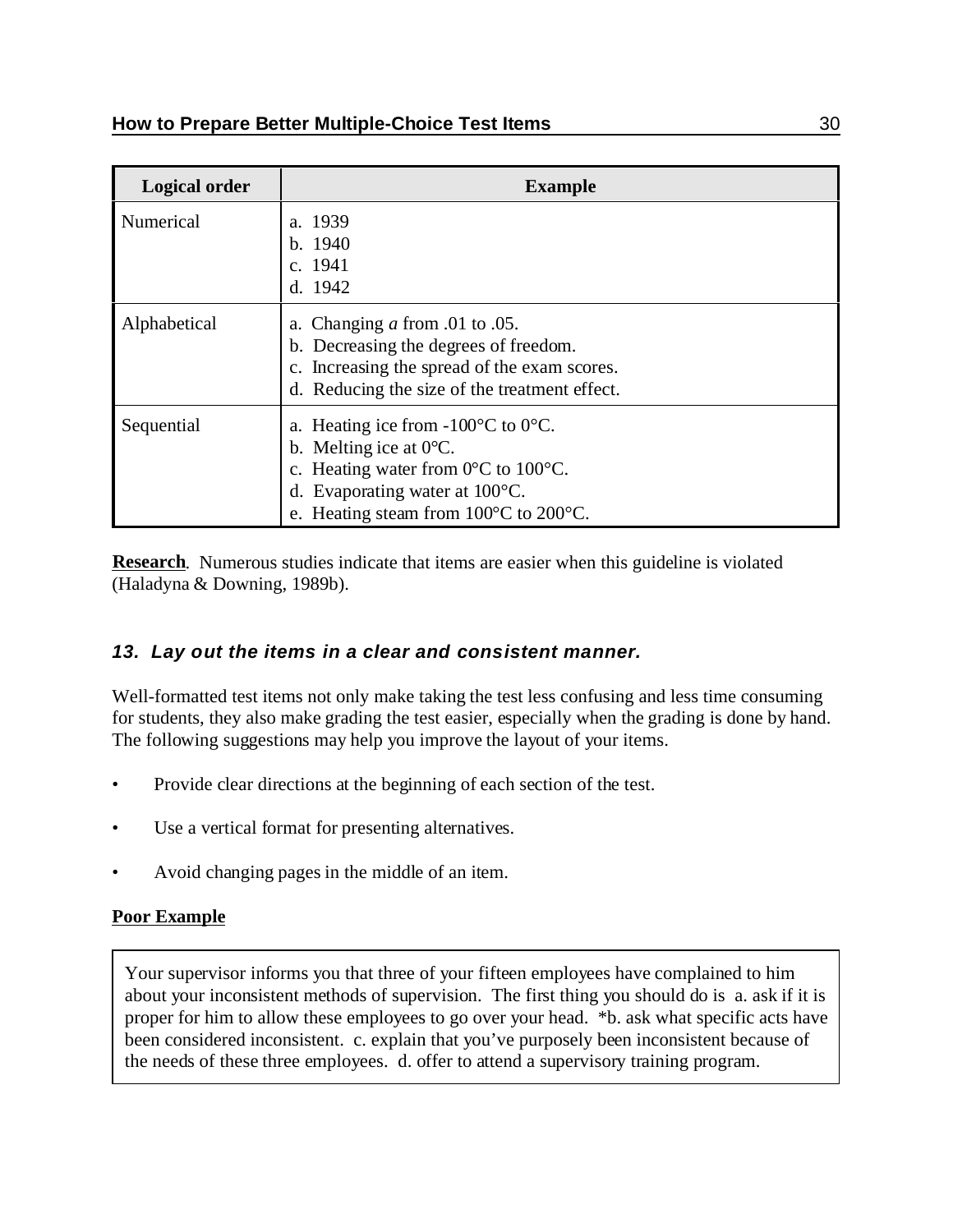#### **Better Example**

Your supervisor informs you that three of your fifteen employees have complained to him about your inconsistent methods of supervision. The first thing you should do is:

- a. Ask if it is proper for him to allow these employees to go over your head.
- \*b. Ask what specific acts have been considered inconsistent.
- c. Explain that you've purposely been inconsistent because of the needs of these three employees.
- d. Offer to attend a supervisory training program.

The alternatives are more difficult to locate and compare in the poor example than they are in the better example.

## *14. Use proper grammar, punctuation, and spelling.*

This guideline should be self-evident. Adherence to it reduces ambiguity in the item and encourages students to take your test more seriously.

#### *15. Avoid using unnecessarily difficult vocabulary.*

If the vocabulary is somewhat difficult, the item will likely measure reading ability in addition to the achievement of the objective for which the item was written. As a result, poor readers who have achieved the objective may receive scores indicating that they have not.

Use difficult and technical vocabulary only when essential for measuring the objective.

**Research**. Although very little research has been done on this guideline, one study has reported that simplifying the vocabulary makes the items about 10% easier (Cassels & Johnstone, 1984).

# *16. Analyze the effectiveness of each item after each administration of the test.*

Item analysis is an excellent way to periodically check the effectiveness of your test items. It identifies items that are not functioning well, thus enabling you to revise the items, remove them from your test, or revise your instruction, whichever is appropriate.

For more information on item analysis, refer to a book on educational measurement such as the one by Oosterhof (1990), listed in the bibliography of this booklet.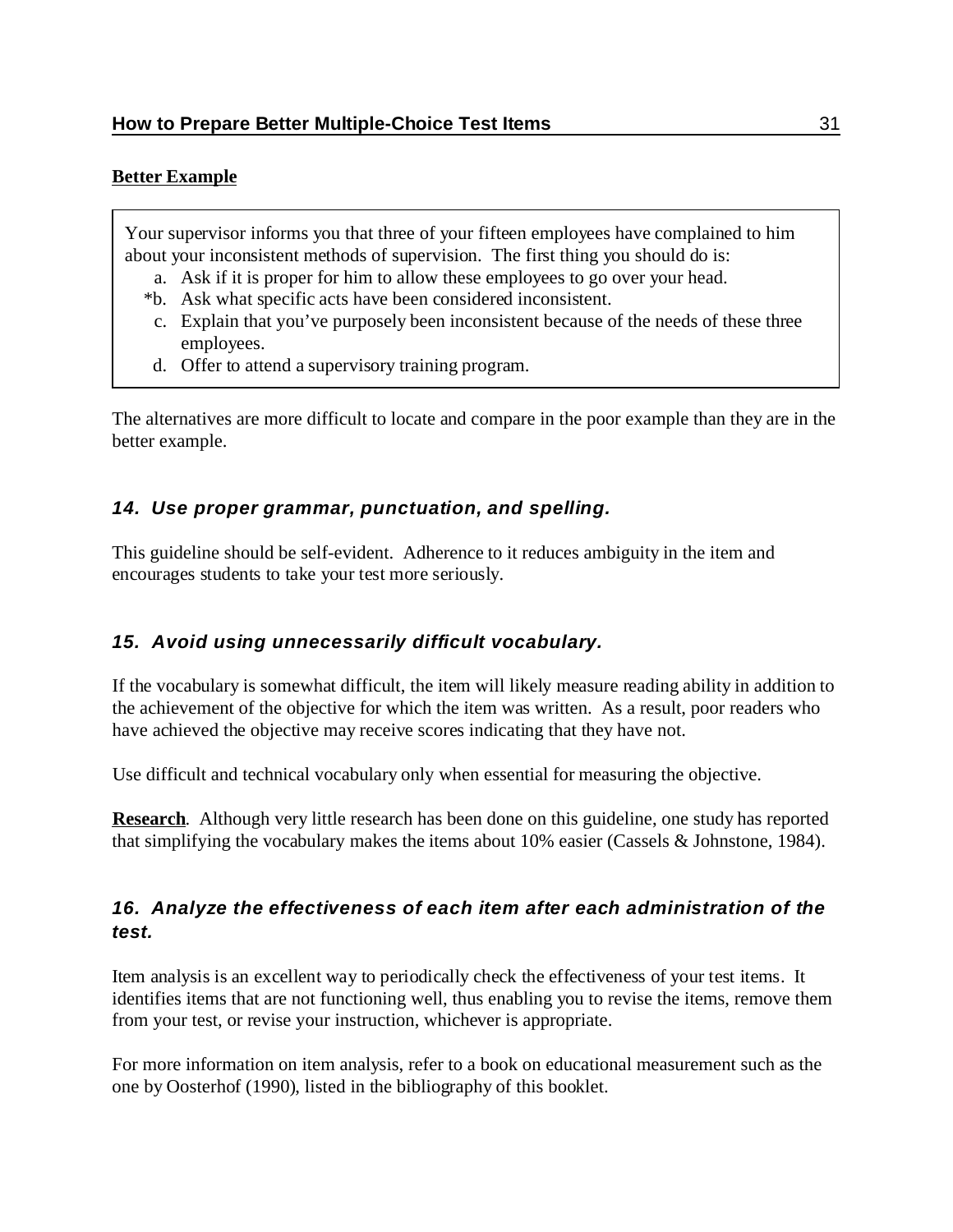# **Bibliography**

- Albanese, M. A. (1990, April). *Type K and other complex multiple choice items: An analysis of research and item properties.* Paper presented at the Annual Meeting of the National Council on Measurement in Education, Boston.
- Baker, E. L. (1971). The effects of manipulated item writing constraints on the homogeneity of test items. *Journal of Educational Measurement,* 8, 305-309.
- Cassels, J. R. T., & Johnstone, A. H. (1984). The effect of language on student performance on multiple-choice tests in chemistry. *Journal of Chemical Education,* 61, 613-615.
- Ebel, R. L., & Frisbie, D. A. (1986). *Essentials of educational measurement* (4<sup>th</sup> ed.). Englewood Cliffs, NJ: Prentice-Hall.
- Frisbie, D. A. (1990, April). *The evolution of the multiple true-false item format.* Paper presented at the Anual Meeting of the National Council on Measurement in Education, Boston.
- Grounlund, N. E. (1982). *Constructing achievement tests* (3<sup>rd</sup> ed.). Englewood Cliffs, NJ: Prentice-Hall.
- Haladyna, T. M., & Downing, S. M. (1989a). A taxonomy of multiple-choice item-writing rules. *Applied Measurement in Education,* 2(1), 37-50.
- Haladyna, T. M., & Downing, S. M. (1989b). Validity of a taxonomy of multiple-choice itemwriting rules. *Applied Measurement in Education,* 2(1), 51-78.
- Hopkins, C. D., & Antes, R. L. (1979). *Classroom testing: construction.* Itasca, IL: F. E. Peacock.
- Nitko, A. J. (1983). *Educational tests and measurement: An introduction.* New York: Harcourt Brace Jovanovich.
- Oosterhof, A. C. (1990). *Classroom applications of educational measurement.* Columbus, OH: Merrill Publishing.
- Ory, J. C. (1983). *Improving your test questions.* Paper identified by the Task Force on Establishing a National Clearinghouse of Materials Developed for Teaching Assistant Training. (ERIC Document Reproduction Service No. ED 285 499)
- Osterlind, S. J. (1989). *Constructing test items.* Boston: Kluwer Academic.
- Roid, G. H., & Haladyna, T. M. (1982). *A technology for test-item writing.* New York: Academic Press.
- Zimmerman, B. B., Sudweeks, R. R., Shelley, M.F., & Wood, B. (1990). *How to Prepare Better Tests: Guidelines for University Faculty*. Provo, UT: Brigham Young University Testing Services.